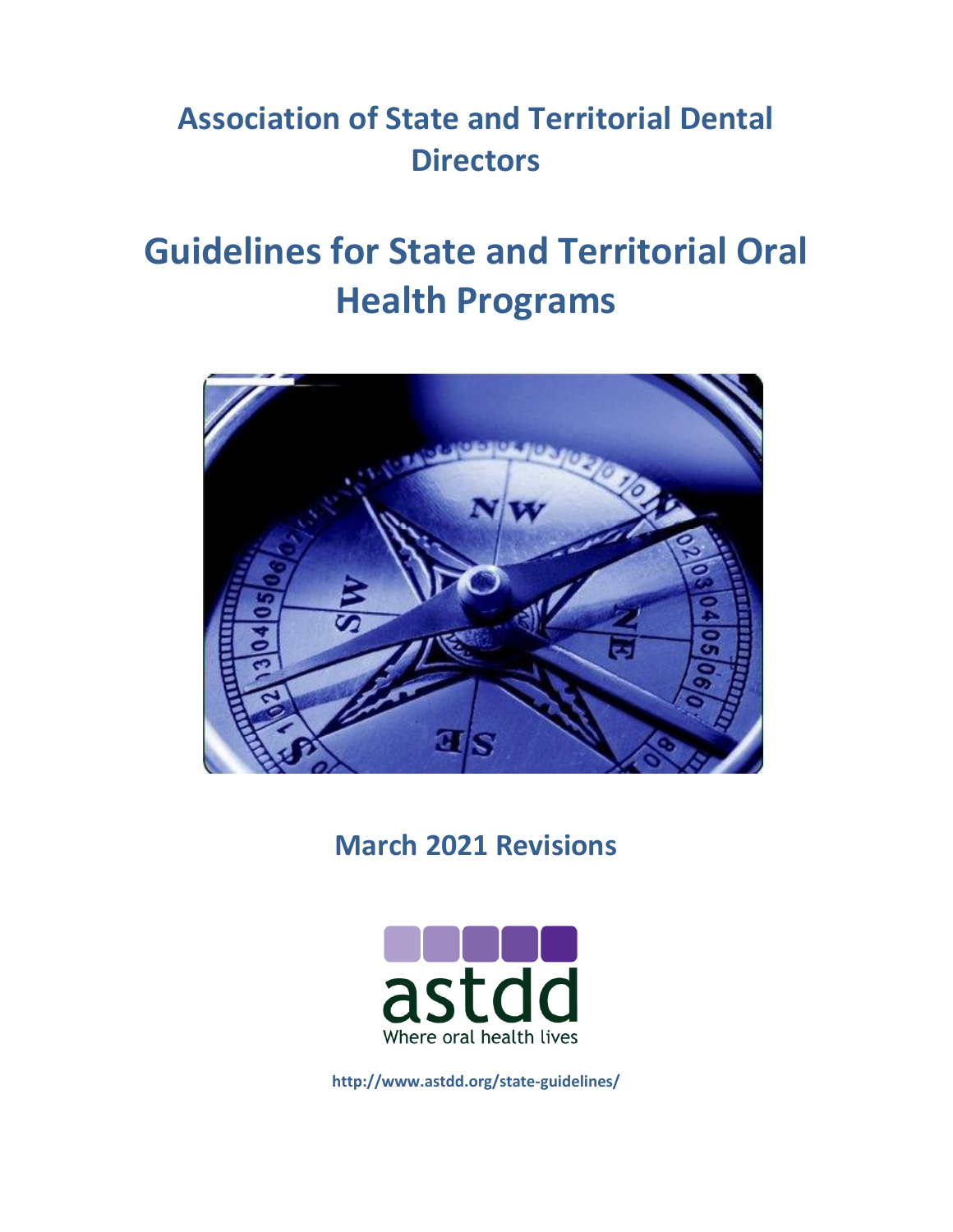#### **Introduction**

#### **Purpose**

Welcome to the 2021 edition of the *Guidelines for State and Territorial Oral Health Programs,*  produced by the Association of State and Territorial Dental Directors (ASTDD). Originally endorsed by more than 20 national organizations and federal agencies, this document provides guidance to health agency officials and public health administrators in the development and operation of strong oral health programs at the state level (also applies to DC and U.S. territories and jurisdictions.) A companion document, *[ASTDD Competencies for State Oral Health Programs](https://www.astdd.org/state-oral-health-program-competencies-and-competency-tools/)*, describes 78 competencies in seven domains that represent skill sets needed for a successful state oral health program, whether they are present in oral health program staff or are obtained from other programs or outside sources. A state oral health program that has access to expertise reflected in the competencies should be in a better position to carry out roles outlined in the *Guidelines*. States are encouraged to routinely evaluate their progress against these *Guidelines and Competencies* and seek technical assistance from ASTDD as needed.

#### **History**

The Core Public Health Functions of assessment, policy development and assurance identified in the [1988 Institute of Medicine Report,](https://www.nap.edu/login.php?record_id=1091&page=https%3A%2F%2Fwww.nap.edu%2Fdownload%2F1091) *The Future of Public Health,* and *Ten Essential Public Health Services* (10EPHS), were originally discussed in the 1994 document *Public Health in America* and are [summarized here.](https://commed.vcu.edu/IntroPH/Introduction/Ess%20Pub%20Hlth%20Skills.htm) They were [recently updated in 2020](http://phnci.org/national-frameworks/10-ephs) by the de Beaumont Foundation, Public Health National Center for Innovations, and a Task Force of public health experts. They provide the framework for many national programs and guidelines, including the [National Public Health Performance](https://www.cdc.gov/publichealthgateway/nphps/index.html)  [Standards Programa](https://www.cdc.gov/publichealthgateway/nphps/index.html)nd the [Public Health Accreditation Board's voluntary accreditation for health](https://phaboard.org/what-is-public-health-department-accreditation/)  [departments.](https://phaboard.org/what-is-public-health-department-accreditation/) ASTDD applied this same framework in the 1990s with its own *[Ten Essential Services to](https://www.astdd.org/docs/essential-public-health-services-to-promote-health-and-oh.pdf)  [Promote Oral Health in the U.S.](https://www.astdd.org/docs/essential-public-health-services-to-promote-health-and-oh.pdf)* (10EPHS-OH) that corresponded directly to the Public Health Essential Services. Because of the recent revisions to the 10EPHS, we have updated our 10EPHS-OH to correspond to these revisions.

The *Guidelines* revisions through 2015 included Part I that featured a narrative overview of oral health issues and oral health program capacity and infrastructure. With the release of *[Oral Health in America:](https://r.search.yahoo.com/_ylt=AwrT4aHIchpiYKUAs7pXNyoA;_ylu=Y29sbwNncTEEcG9zAzEEdnRpZANBMDYzNF8xBHNlYwNzcg--/RV=2/RE=1645929288/RO=10/RU=https%3a%2f%2fwww.nidcr.nih.gov%2foralhealthinamerica/RK=2/RS=96P8OTPL62KF7cN5KModrHXrVgM-)  [Advances and Challenges](https://r.search.yahoo.com/_ylt=AwrT4aHIchpiYKUAs7pXNyoA;_ylu=Y29sbwNncTEEcG9zAzEEdnRpZANBMDYzNF8xBHNlYwNzcg--/RV=2/RE=1645929288/RO=10/RU=https%3a%2f%2fwww.nidcr.nih.gov%2foralhealthinamerica/RK=2/RS=96P8OTPL62KF7cN5KModrHXrVgM-)*, and newer updates to various ASTDD infrastructure related documents, we have archived Part 1. The *Guidelines* now focus on the Part II matrix that describes state oral health program roles for each of the essential services, examples of specific activities for each role (some may appear for more than one role), and links to selected resources to help states accomplish these roles. The *Guidelines* document promotes integration of oral health activities into public health systems to assure healthy populations and communities for tomorrow.

While the oral health of Americans has vastly improved in the last 60 years, significant oral health disparities still exist. The role of state oral health programs is to improve oral health by increasing awareness of the relationship of oral diseases to systemic health and addressing the *[Healthy People](https://health.gov/healthypeople/objectives-and-data/browse-objectives/oral-conditions)  [2030 Oral Conditions](https://health.gov/healthypeople/objectives-and-data/browse-objectives/oral-conditions)* goal to "Improve oral health by increasing access to oral health care, including preventive services." State oral health programs with adequate infrastructure and capacity are integral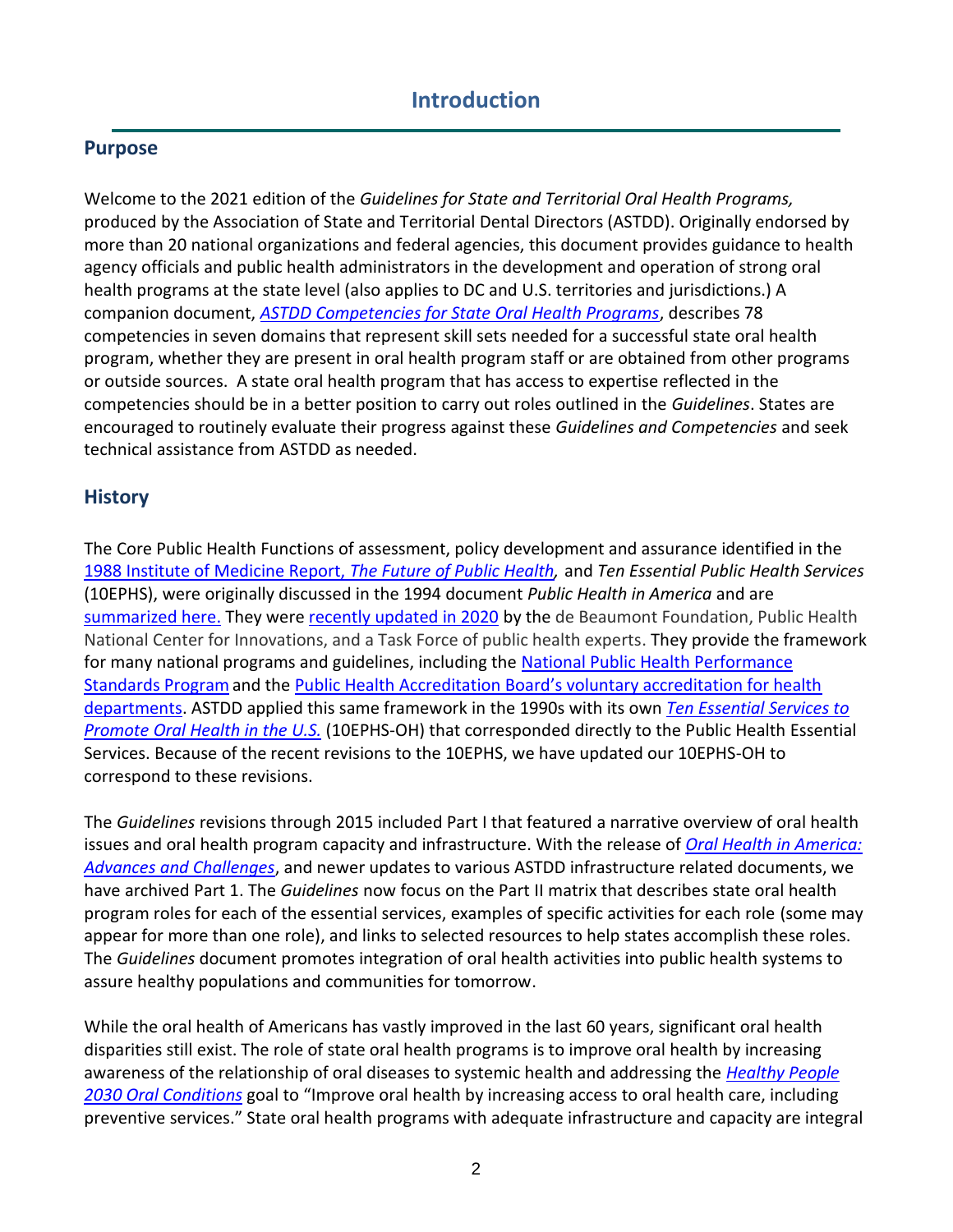to the mission of state health agencies and cannot accomplish their objectives without strong partnerships and input from stakeholders. Key messages outlined in the 2012 ASTDD report, *[State Oral](https://www.astdd.org/docs/infrastructure-enhancement-project-feb-2012.pdf)  [Health Infrastructure and Capacity: Reflecting on Progress and Charting the Future](https://www.astdd.org/docs/infrastructure-enhancement-project-feb-2012.pdf), are still relevant* today.

#### **Acknowledgments**

Revisions to *Guidelines for State and Territorial Oral Health Programs* continue to be supported through a cooperative agreement from the Centers for Disease Control and Prevention (CDC), Division of Oral Health (DOH), most recently 5 NU58DP006573-03-00. ASTDD would like to thank the following people for their many hours of commitment and assistance with researching, writing and editing the 2021 version: Adam Barefoot DMD, MPH; Mary Davis DrPH, MSPH; Harry Goodman DMD, MPH; Beverly Isman RDH, MPH, ELS; Reginald Louie DDS, MPH; Kimberlie Payne RDH, BA; Kathy Phipps, DrPH; and Sam Zwetchkenbaum DDS, MPH.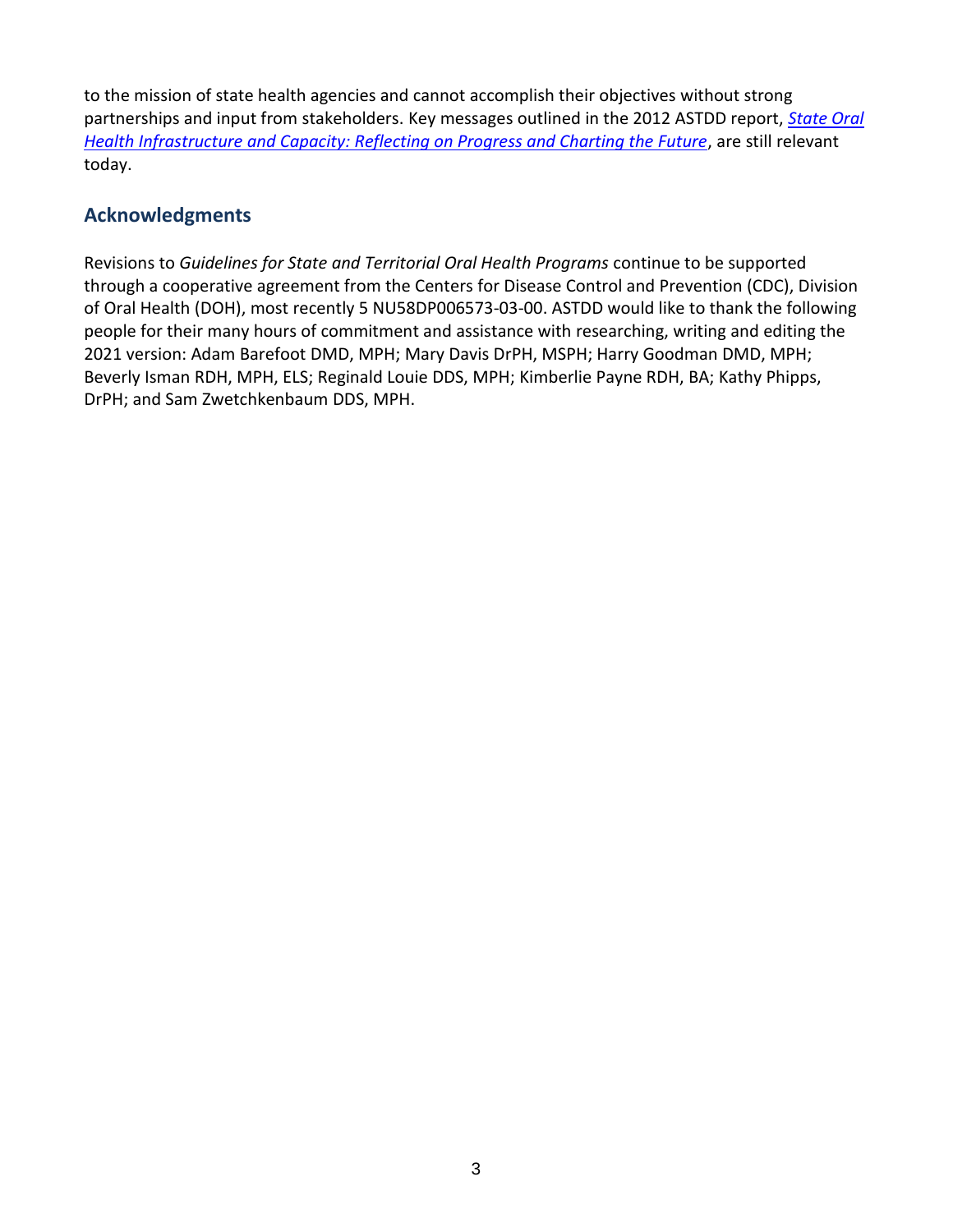### **Table of Contents**

| <b>Essential Public Health Services to Promote Health and Oral Health in the United</b>                                                                                            |
|------------------------------------------------------------------------------------------------------------------------------------------------------------------------------------|
| 1. Assess and monitor the population's oral health status, factors that influence oral<br>2. Investigate, diagnose and address oral health problems and hazards affecting the      |
|                                                                                                                                                                                    |
| 3. Communicate effectively to inform and educate people about oral health and<br>influencing factors and educate/empower them to achieve and maintain optimal oral                 |
| 4. Mobilize community partners to leverage resources and advocate for/act on oral                                                                                                  |
| 5. Develop, champion and implement policies, laws and systematic plans that support state                                                                                          |
| 6. Review, educate about and enforce laws and regulations that promote oral health                                                                                                 |
|                                                                                                                                                                                    |
| 7. Reduce barriers to care and assure access to and use of personal and population-based<br>8. Assure an adequate, culturally competent and skilled public and private oral health |
| 9. Improve and innovate dental public health functions through ongoing evaluation,                                                                                                 |
| $\mathbf{.}$ 16<br>10. Build and maintain a strong organizational infrastructure for dental public health.  17                                                                     |
|                                                                                                                                                                                    |
| Resources to Inform and Help Implement the ASTDD Guidelines'                                                                                                                       |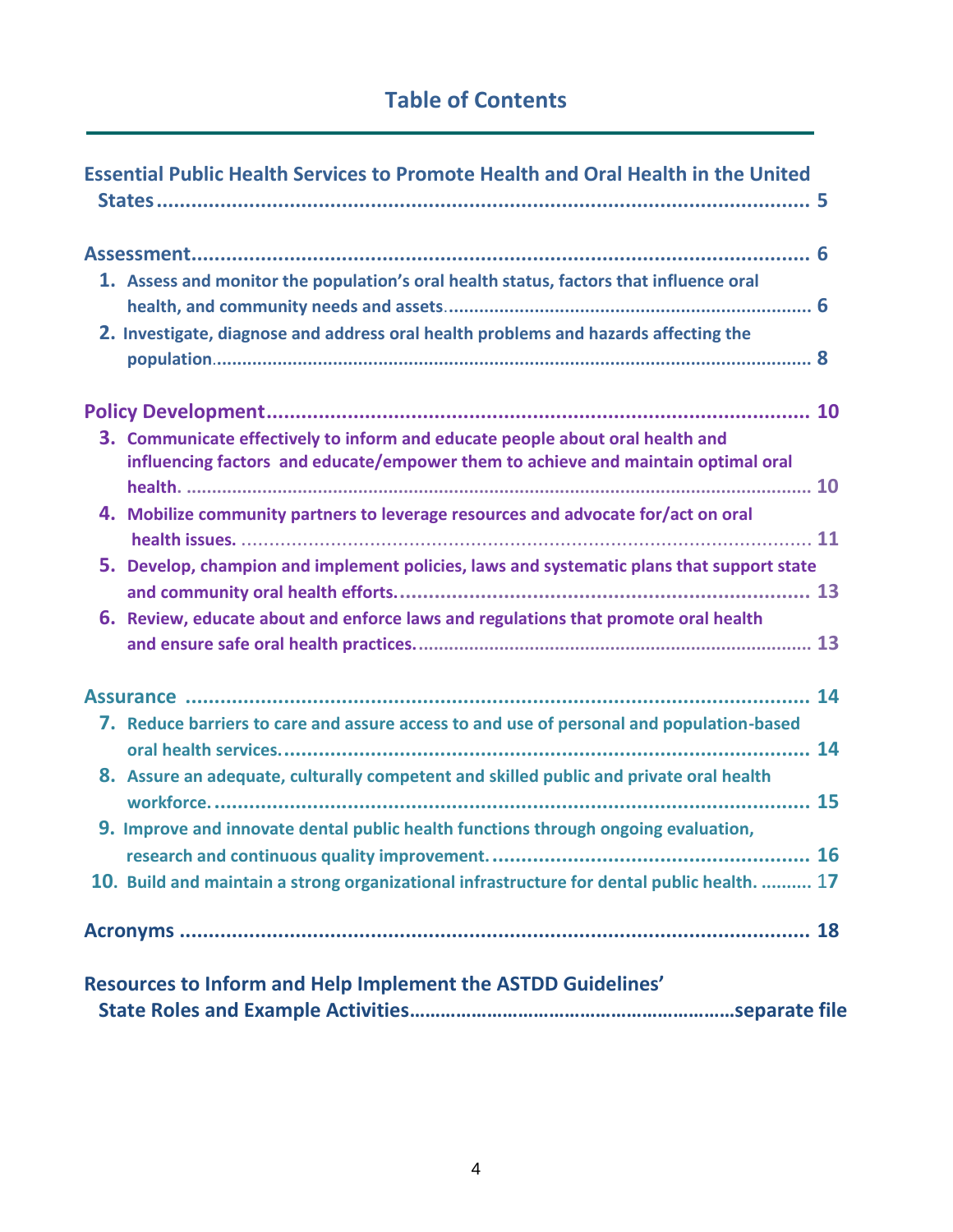#### **Essential Public Health Services to Promote Health and Oral Health in the United States**

| <b>10 Essential Public Health Services (2020)</b>                                                                               | <b>10 Essential PH Services to Promote Oral Health in</b><br>the US (2021)                                                                                                       |
|---------------------------------------------------------------------------------------------------------------------------------|----------------------------------------------------------------------------------------------------------------------------------------------------------------------------------|
| Assessment                                                                                                                      | <b>Assessment</b>                                                                                                                                                                |
| 1. Assess and monitor population health status,<br>factors that influence health, and community needs<br>and assets.            | 1. Assess and monitor the population's oral health<br>status, factors that influence oral health, and<br>community needs and assets.                                             |
| 2. Investigate, diagnose, and address health<br>problems and hazards affecting the population.                                  | 2. Investigate, diagnose and address oral health<br>problems and hazards affecting the population.                                                                               |
| <b>Policy Development</b>                                                                                                       | <b>Policy Development</b>                                                                                                                                                        |
| 3. Communicate effectively to inform and educate<br>people about health, factors that influence it, and<br>how to improve it.   | 3. Communicate effectively to inform and educate<br>people about oral health and influencing factors and<br>educate/empower them to achieve and maintain<br>optimal oral health. |
| 4. Strengthen, support, and mobilize communities<br>and partnerships to improve health.                                         | 4. Mobilize community partners to leverage resources<br>and advocate for/act on oral health issues.                                                                              |
| 5. Create, champion, and implement policies, plans,<br>and laws that impact health.                                             | 5. Develop, champion and implement policies, laws and<br>systematic plans that support state and community oral<br>health efforts.                                               |
| 6. Utilize legal and regulatory actions designed to<br>improve and protect the public's health.                                 | 6. Review, educate about and enforce laws and<br>regulations that promote oral health and ensure safe<br>oral health practices.                                                  |
| <b>Assurance</b>                                                                                                                | <b>Assurance</b>                                                                                                                                                                 |
| 7. Assure an effective system that enables equitable<br>access to the individual services and care needed to<br>be healthy.     | 7. Reduce barriers to care and assure access to and use<br>of personal and population-based oral health services.                                                                |
| 8. Build and support a diverse and skilled public<br>health workforce.                                                          | 8. Assure an adequate, culturally competent and skilled<br>public and private oral health workforce.                                                                             |
| 9. Improve and innovate public health functions<br>through ongoing evaluation, research, and<br>continuous quality improvement. | 9. Improve and innovate dental public health functions<br>through ongoing evaluation, research and continuous<br>quality improvement.                                            |
| 10. Build and maintain a strong organizational<br>infrastructure for public health.                                             | 10. Build and maintain a strong organizational<br>infrastructure for dental public health.                                                                                       |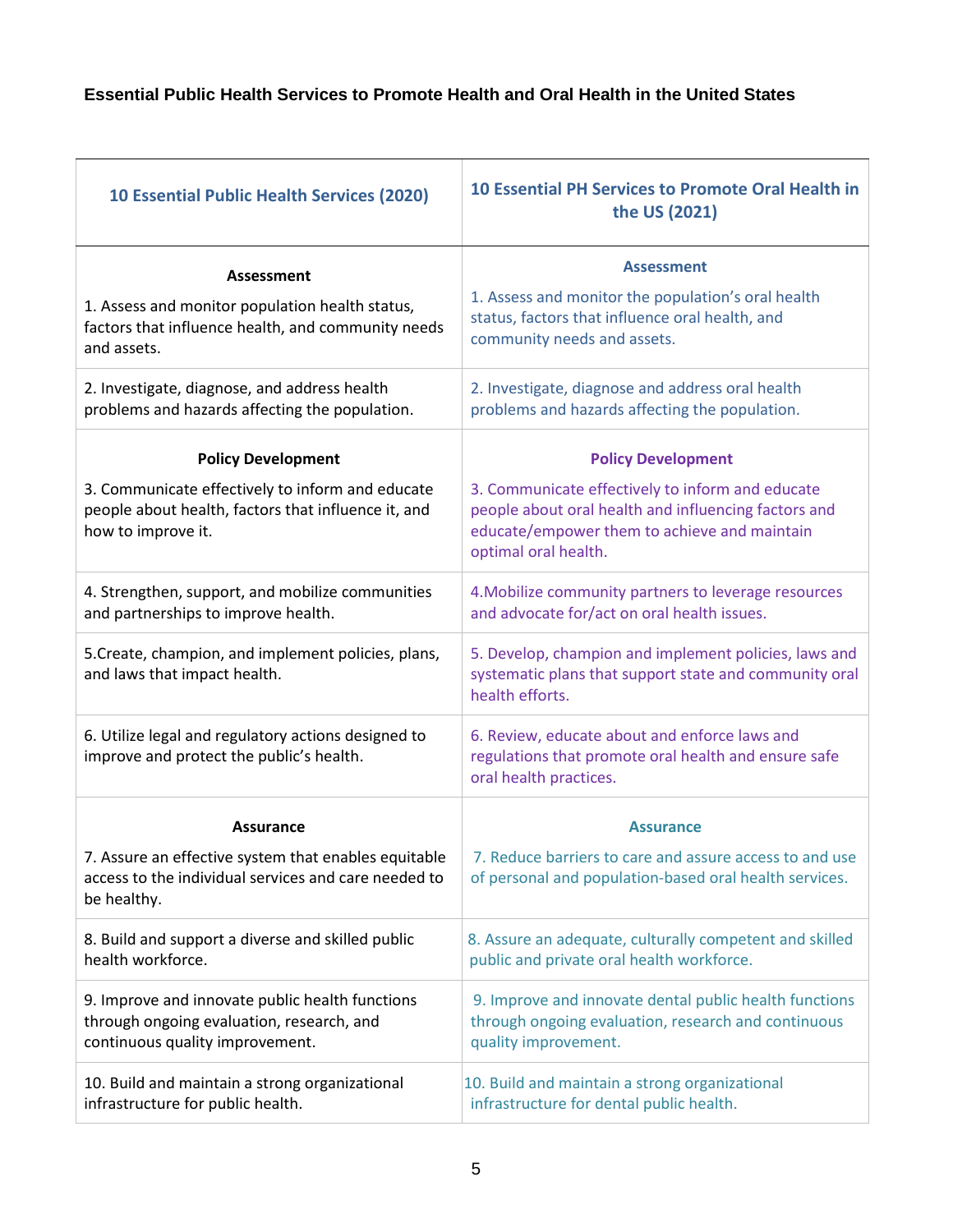#### **Assessment**

1. **Assess and monitor the population's oral health status, factors that influence oral health, and community needs and assets.**

| <b>State Roles</b>                        | <b>Examples of Activities</b>                                                                                               |
|-------------------------------------------|-----------------------------------------------------------------------------------------------------------------------------|
| a. Maintain an ongoing understanding      | • Develop and maintain an oral health surveillance system that                                                              |
| of oral health by collecting, monitoring, | includes, at a minimum, the indicators recommended by CSTE.                                                                 |
| and analyzing data on oral health and     | • Use ASTDD's State Surveillance Data Reference Guide to identify                                                           |
| factors that influence oral health with a | data sources and collect existing oral health indicator data.                                                               |
| particular emphasis on                    | • Use ASTDD's Basic Screening Survey (BSS) protocol to collect oral                                                         |
| disproportionately affected               | health status data on a representative sample of third grade                                                                |
| populations.                              | children.                                                                                                                   |
|                                           | • Analyze emergency department data to determine the extent of                                                              |
|                                           | non-traumatic dental care provided in emergency departments.                                                                |
|                                           | • Work with the state Environmental Health program to maintain a                                                            |
|                                           | list of system/community fluoride levels.                                                                                   |
|                                           | · Identify data gaps and determine methods for obtaining data                                                               |
|                                           | with special emphasis on disproportionately affected                                                                        |
|                                           | populations.                                                                                                                |
|                                           | • During survey development, consider methods for obtaining                                                                 |
|                                           | information on high-risk subpopulations such as stratification,                                                             |
|                                           | oversampling, etc.                                                                                                          |
|                                           | • Use BRFSS data to evaluate dental access and tooth loss among                                                             |
|                                           | adults with diabetes, smokers, minority population groups, etc.                                                             |
|                                           | • Using data from BRFSS, PRAMS and YRBSS, assess the relationship                                                           |
|                                           | between oral health and general health.                                                                                     |
|                                           | • Develop state-specific 2030 oral health objectives.                                                                       |
|                                           | . Work with local jurisdictions to help them collect local data                                                             |
|                                           | during statewide surveys.                                                                                                   |
|                                           | • When appropriate, develop county specific fact sheets.                                                                    |
| b. Use data and information to            | • When analyzing data from a BSS, evaluate oral health disparities                                                          |
| document, and when possible,              | by generating results stratified by SES, race/ethnicity, geographic                                                         |
| determine the root causes of oral         | location, etc.                                                                                                              |
| health disparities and inequities.        | • Use the full range of variables in large datasets, such as                                                                |
|                                           | BRFSS/PRAMS, to assess the relationship between oral health and                                                             |
|                                           | other factors (e.g., smoking, chronic disease, disability, SES,                                                             |
|                                           | race/ethnicity).                                                                                                            |
|                                           | • Add additional oral health questions to BRFSS, PRAMS and YRBSS                                                            |
|                                           | to further assess disparities.                                                                                              |
|                                           | • Examine data on dental health provider shortage areas, dental                                                             |
|                                           | safety net geographic distribution/capacity, and Medicaid/CHIP<br>provider distribution to determine the impact of provider |
|                                           | distribution on access to care and oral health status.                                                                      |
|                                           |                                                                                                                             |
| c. Work with the community to             | . Work with key stakeholders to conduct a community-based oral                                                              |
| understand oral health status, needs,     | health needs assessment.                                                                                                    |
| assets, and key influences.               | . Work with hospitals to include oral health in the hospital's                                                              |
|                                           | community health needs assessments.                                                                                         |
| d. Collaborate and facilitate data        | • Collaborate with other state programs to collect non-oral health                                                          |
| sharing with partners.                    |                                                                                                                             |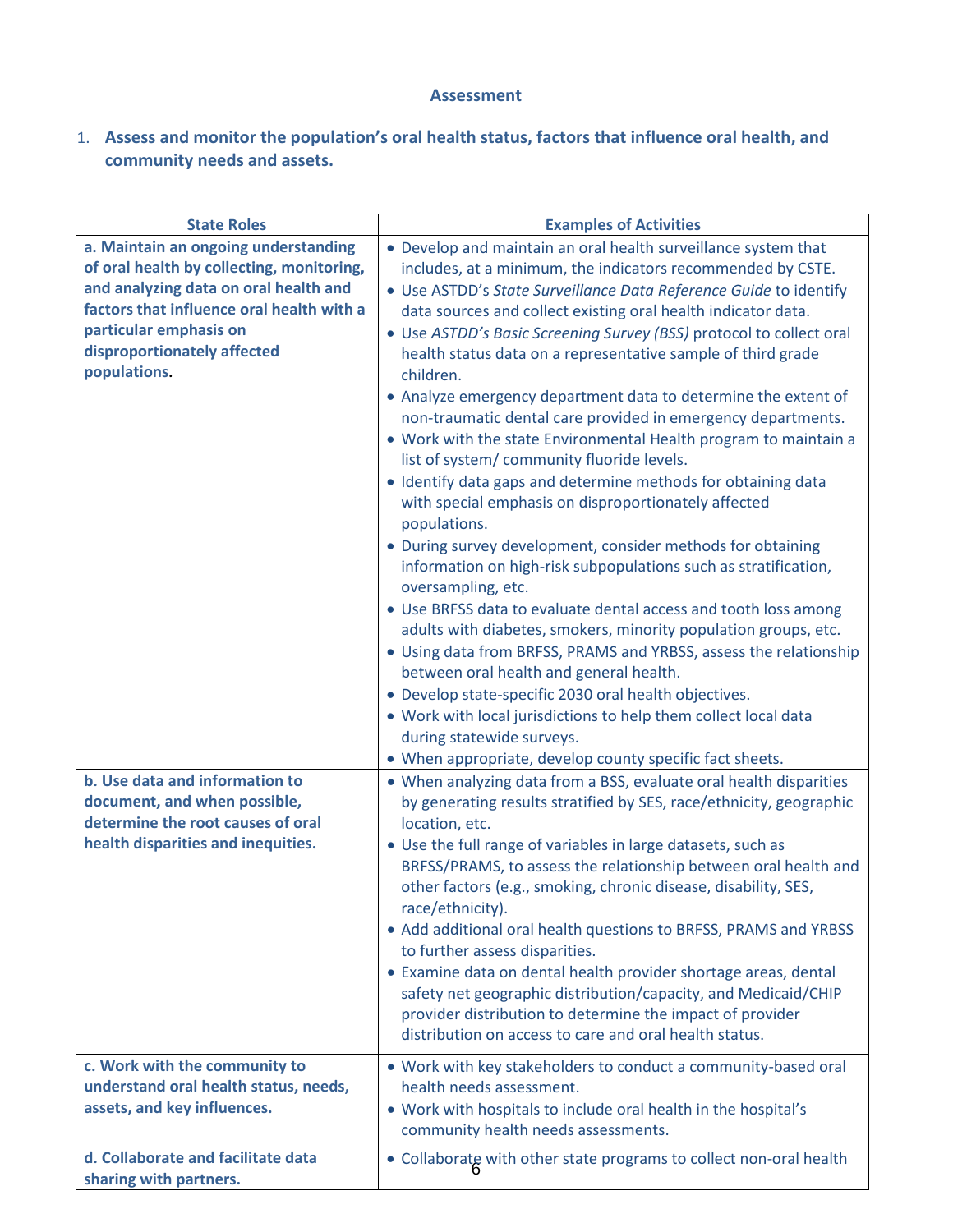|                                         | data (e.g., height and weight, asthma, etc.) during oral health                                                          |
|-----------------------------------------|--------------------------------------------------------------------------------------------------------------------------|
|                                         | surveys.                                                                                                                 |
|                                         | • Partner with other programs collecting data on health disparities<br>to include oral health as an outcome of interest. |
|                                         | • Work with the state Department of Education (DOE) to merge                                                             |
|                                         | BSS data with the DOE's child level demographic data.                                                                    |
| e. Use innovative technologies, data    | . Use web-based systems to collect BSS and other oral health data.                                                       |
| collection methods, and data sets.      | • Analyze emergency department data to determine the extent of                                                           |
|                                         | non-traumatic dental care provided in emergency departments.                                                             |
|                                         | • Assess the availability of additional datasets that may provide                                                        |
|                                         | information to evaluate factors associated with oral health.                                                             |
|                                         | • Partner with dental insurance companies to evaluate use of the                                                         |
|                                         | dental care delivery system including provision of dental sealants                                                       |
|                                         | and other preventive services.                                                                                           |
|                                         | • Evaluate oral health related questions in existing data sources,                                                       |
|                                         | opportunities for supplemental information, and broader                                                                  |
|                                         | concepts around access barriers as opposed to direct disease<br>prevalence or insurance coverage type questions.         |
| f. Use various methods and              | • Include a data dissemination component in the state's oral health                                                      |
| technologies to interpret and           | surveillance system plan.                                                                                                |
| communicate data to diverse             | • Submit data to the National Oral Health Data Portal.                                                                   |
| audiences.                              | • Develop reports, issue briefs, web-based data platforms, and/or                                                        |
|                                         | infographics to highlight successes and disparities.                                                                     |
|                                         | • When available and appropriate, include national data in state                                                         |
|                                         | oral health reports.                                                                                                     |
|                                         | • Use an equity framework for disseminating information and                                                              |
|                                         | consider culturally competent mechanisms for dissemination as                                                            |
|                                         | well as the healthy literacy level of the audience.                                                                      |
|                                         | • Use social media and emerging platforms as communication<br>tools.                                                     |
|                                         | • Present data to coalitions and other key stakeholders to assist in                                                     |
|                                         | developing a state oral health plan, strategic plan, and/or                                                              |
|                                         | community oral health improvement plan.                                                                                  |
| g. Analyze and use disaggregated data   | • When analyzing data from a BSS, evaluate oral health disparities                                                       |
| (e.g., by race/ethnicity, SES, etc.) to | by generating results stratified by SES, race/ethnicity, geographic                                                      |
| track disparities and inform equitable  | location, etc.                                                                                                           |
| action.                                 | • Use the full range of variables in large datasets, such as                                                             |
|                                         | BRFSS/PRAMS, to assess the relationship between oral health and                                                          |
|                                         | other factors (e.g., smoking, chronic disease, disability, SES,                                                          |
|                                         | race/ethnicity).                                                                                                         |
|                                         | . If disaggregated data is not available at the state level, use<br>national data to assess disparities.                 |
| h. Engage community members as          | • Create a data and surveillance advisory board to review and                                                            |
| experts and key partners.               | evaluate the state's oral health surveillance system.                                                                    |
|                                         | • Work with non-dental partners/advocates to identify ways to                                                            |
|                                         | reduce disparities and improve health equity.                                                                            |
| i. Regularly review, update, and revise | • Determine if current data meet state and program needs.                                                                |
| the state's oral health surveillance    | • Ask panel of experts and community members to review the                                                               |
| system.                                 | surveillance system.                                                                                                     |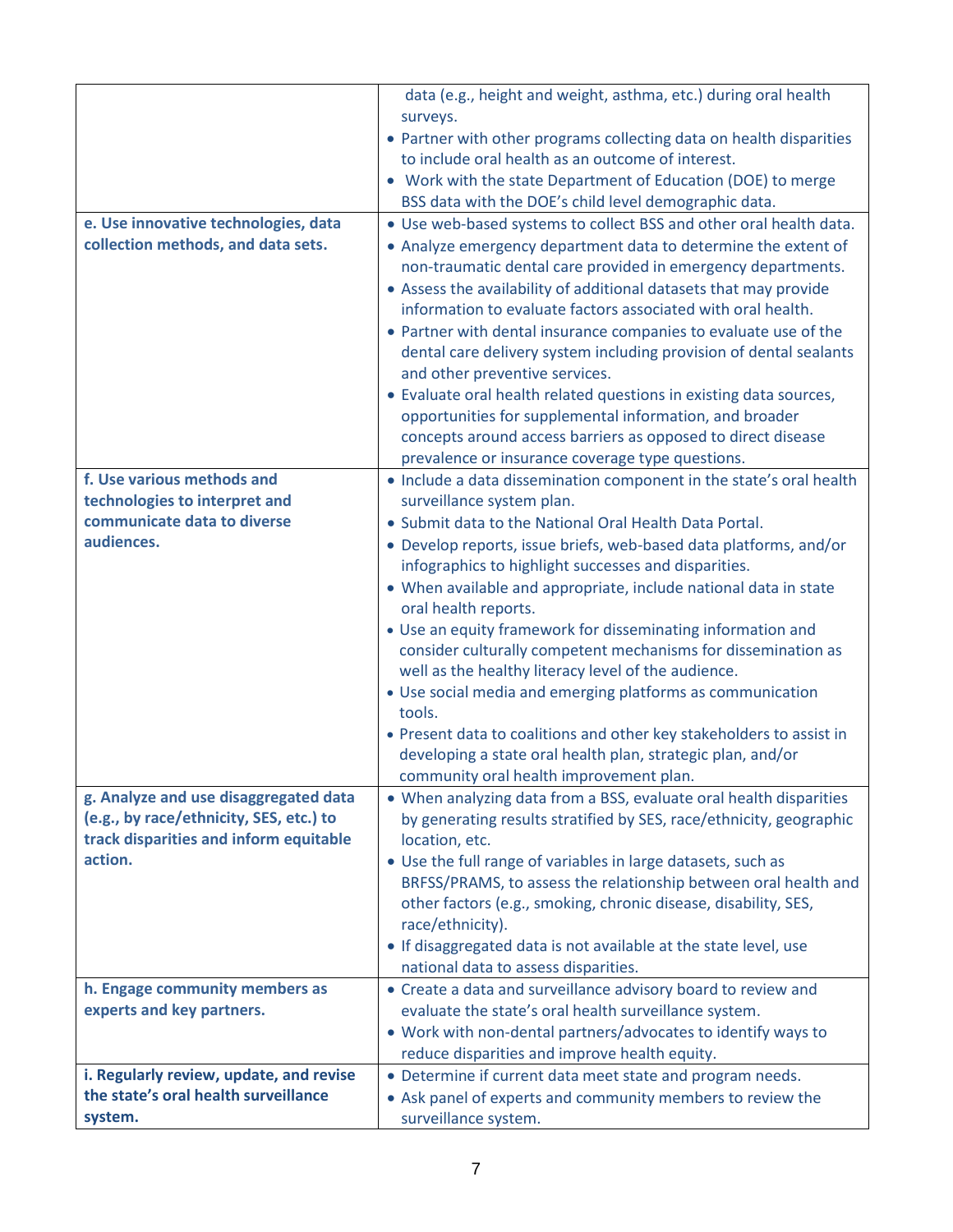#### **2. Investigate, diagnose and address oral health problems and hazards affecting the population.**

| <b>State Roles</b>                        | <b>Examples of Activities</b>                                                                                                      |
|-------------------------------------------|------------------------------------------------------------------------------------------------------------------------------------|
| a. Anticipate, prevent, and mitigate oral | • Develop and maintain an oral health surveillance system that                                                                     |
| health problems through epidemiologic     | includes, at a minimum, the indicators recommended by CSTE.                                                                        |
| identification.                           | • Use ASTDD's State Surveillance Data Reference Guide to identify                                                                  |
|                                           | data sources and collect existing oral health indicator data.                                                                      |
|                                           | • Use data from BRFSS, PRAMS, YRBS, BSS, and other sources to                                                                      |
|                                           | identify population demographics associated with oral health.                                                                      |
|                                           | • Review data on dental coverage and use of oral health services at                                                                |
|                                           | various service sites.                                                                                                             |
|                                           | • Examine barriers and enablers for oral health services.                                                                          |
|                                           | • Analyze data by region or county.                                                                                                |
|                                           | • Collect and submit data to the State Synopses.                                                                                   |
|                                           | • Discuss potential coordination opportunities and resources for<br>combined/shared data collection/analysis, e.g., height, weight |
|                                           | and oral health status; by site such as WIC, Head Start; PRAMS,                                                                    |
|                                           | BRFSS, YRBSS.                                                                                                                      |
|                                           | • Consider a community-based review or advisory                                                                                    |
|                                           | board/workgroup to provide feedback on community driven                                                                            |
|                                           | priorities, needs, opportunities, and focus areas for oral health                                                                  |
|                                           | data sources and collection strategies.                                                                                            |
| b. Monitor oral health risk factors along | • Conduct environmental assessments to evaluate need                                                                               |
| with access to preventive and             | for/feasibility of community water fluoridation or other                                                                           |
| restorative services to develop           | preventive interventions, e.g., dental sealants, fluoride varnish,                                                                 |
| strategies to improve oral health.        | tobacco control, etc.                                                                                                              |
|                                           | • Analyze oral health data to identify areas with high disease                                                                     |
|                                           | burden or risk factors.                                                                                                            |
|                                           | • Analyze information about tobacco, vaping, substance use<br>disorder.                                                            |
|                                           | • Analyze information about HPV vaccinations.                                                                                      |
|                                           | • Collaborate with local, state and federal partners to monitor and                                                                |
|                                           | report on community water fluoridation.                                                                                            |
|                                           | • Contribute to/review Fluoridation Award information when                                                                         |
|                                           | requested by ASTDD.                                                                                                                |
|                                           | • Participate in CDC's Water Fluoridation Reporting System (WFRS)                                                                  |
|                                           | Program.                                                                                                                           |
|                                           | • Attend CDC or other online Water Fluoridation courses.                                                                           |
|                                           | . Work with state water associations or water plant operator                                                                       |
|                                           | groups to provide education and training on the science and                                                                        |
|                                           | benefits of community water fluoridation.                                                                                          |
|                                           | • Collaborate with other entities to conduct or sponsor trainings on<br>water fluoridation for state and local water operators.    |
|                                           | • Create a fluoride advisory workgroup with stakeholders such as                                                                   |
|                                           | environmental health staff, environmental protection staff, state                                                                  |
|                                           | laboratory staff, state dental association and dental hygiene                                                                      |
|                                           | association reps, to periodically review and discuss CWF                                                                           |
|                                           | issues/concerns.                                                                                                                   |
| c. Use data to identify and respond to    | • Become familiar with the state Health Alert Network or current                                                                   |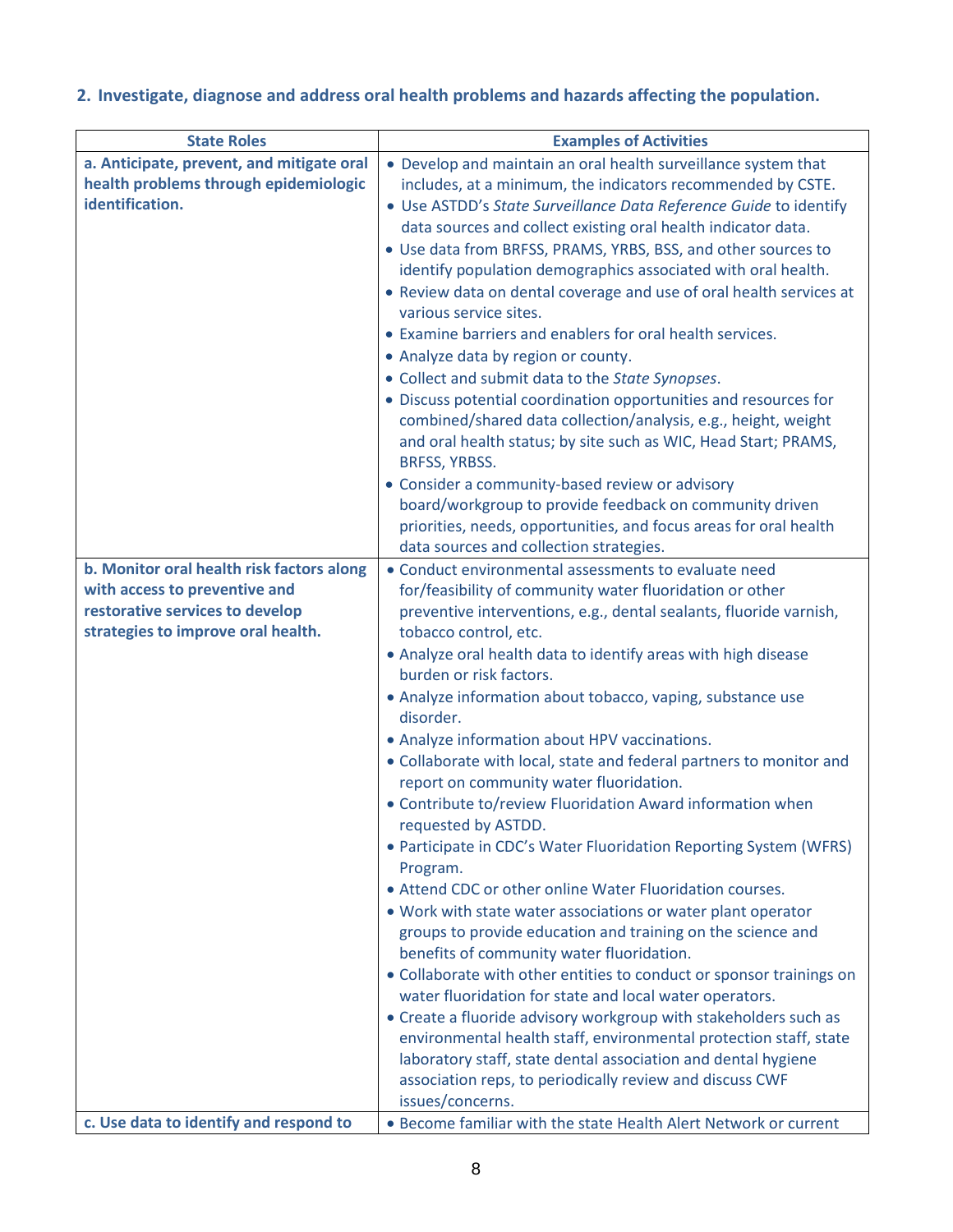| acute outbreaks, emergencies, and     | state public health informatics network.                                                                                          |
|---------------------------------------|-----------------------------------------------------------------------------------------------------------------------------------|
| other health hazards.                 | • Become familiar with the state communicable disease reporting                                                                   |
|                                       | requirements.                                                                                                                     |
|                                       | • Collaborate with the state epidemiologist and state laboratory                                                                  |
|                                       | director around identified health hazards.                                                                                        |
|                                       | • Provide subject matter expertise on detection of disease                                                                        |
|                                       | outbreaks through oral manifestations.                                                                                            |
|                                       | • Promote use of appropriate infection prevention and control                                                                     |
|                                       | measures/resources.                                                                                                               |
|                                       | · Identify opportunities for quality improvement strategies to                                                                    |
|                                       | address measures to prevent adverse health effects and health<br>hazards.                                                         |
|                                       | • Identify resource deficient areas where program implementation                                                                  |
|                                       | or maintaining national guidelines, protocols, or standards of care<br>is unfeasible or impractical.                              |
|                                       | • Develop protocols consistent with the state emergency                                                                           |
|                                       | operations plan.                                                                                                                  |
|                                       | • Review the state-based Emergency System for Advance                                                                             |
|                                       | Registration of Volunteer Health Professionals (ESAR-VHP) and                                                                     |
|                                       | <b>Medical Reserve Corps.</b>                                                                                                     |
|                                       | • Formulate a Continuity of Operations Plan for the state oral                                                                    |
|                                       | health program.                                                                                                                   |
|                                       | . Respond to reports of fluoride overfeeds or discontinuation.                                                                    |
|                                       | . Help disseminate influenza and other communicable disease<br>prevention and management information.                             |
| d. Use modern technology to conduct   | • Use teledentistry to expand access to oral health evaluations in                                                                |
| screening and/or testing.             | schools, nursing facilities, remote/rural settings and other                                                                      |
|                                       | community-based settings.                                                                                                         |
| e. Analyze and use information from   | • Use data from BRFSS, PRAMS, YRBS, BSS, and other sources to                                                                     |
| multiple sectors and sources to       | identify population demographics associated with oral health and                                                                  |
| evaluate social, economic, and        | oral diseases.                                                                                                                    |
| environmental factors associated with | • Review data on dental coverage and use of oral health services by                                                               |
| oral disease.                         | social and economic factors.                                                                                                      |
|                                       | • Examine barriers and enablers for oral health services.                                                                         |
|                                       | • Analyze data by region or county.                                                                                               |
|                                       | • Discuss potential coordination opportunities and resources for                                                                  |
|                                       | combined/shared data collection/analysis, e.g., height, weight<br>and oral health status; by site such as WIC, Head Start; PRAMS, |
|                                       | BRFSS, YRBSS.                                                                                                                     |
|                                       | • Consider a community-based review or advisory                                                                                   |
|                                       | board/workgroup to provide feedback on community driven                                                                           |
|                                       | priorities, needs, opportunities, and focus areas for oral health<br>data sources and collection strategies.                      |
| f. Identify, analyze, and distribute  | • Analyze emergency department data to determine the extent of                                                                    |
| information from new, big, and real-  | non-traumatic dental care provided in emergency departments.                                                                      |
| time data sources.                    | • Assess the availability of additional datasets that may provide                                                                 |
|                                       | information to evaluate factors associated with oral health.                                                                      |
|                                       | • Partner with dental insurance companies to evaluate use of the                                                                  |
|                                       | dental care delivery system including preventive services.                                                                        |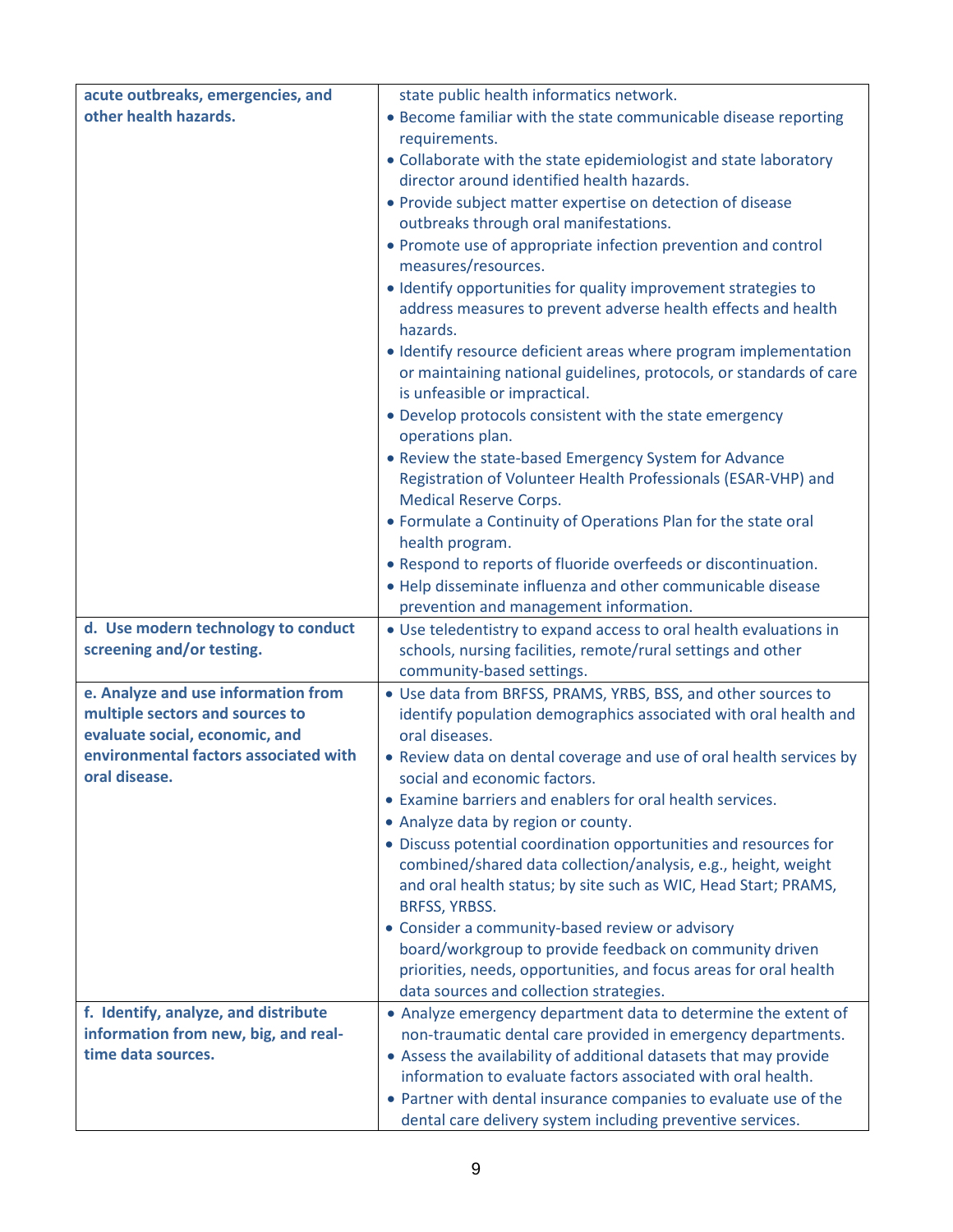#### **Policy Development**

#### **3. Communicate effectively to inform and educate people about oral health and influencing factors and educate/empower them to achieve and maintain optimal oral health.**

| <b>State Roles</b>                       | <b>Examples of Activities</b>                                                    |
|------------------------------------------|----------------------------------------------------------------------------------|
| a. Develop and disseminate evidence-     | • Use established frameworks for developing health                               |
| based oral health communication and      | communication strategies.                                                        |
| health promotion strategies including    | • Use ASTDD templates to plan and track communication activities.                |
| through collaboration with/input from    | • Use members of target communities to help develop and field                    |
| multi-sector partners in the community.  | test materials.                                                                  |
| b. Develop and use culturally and        | . Review health literacy literature, including systematic reviews,               |
| linguistically sensitive and relevant    | using theories that might be adapted to communicating oral                       |
| communications and educational           | health issues.                                                                   |
| resources, and apply the principles of   | . In developing and using communications and educational                         |
| health literacy, health education, and   | resources, apply principles from the National Action Plan to                     |
| risk communication to inform the public  | Improve Health Literacy, the Plain Writing Act of 2010, CDC's                    |
| about oral health matters.               | Health Literacy Action, Health Literacy in Healthy People 2030,                  |
|                                          | and similar policies and initiatives.                                            |
|                                          | • Convene interested constituencies and groups to promote and                    |
|                                          | advocate for health literacy policies at the state and local levels.             |
|                                          | • Use members of primary audiences to help develop and field test                |
|                                          | material.                                                                        |
| c. Use appropriate and multiple oral     | • Review tools and guidelines for selecting communication                        |
| health communication channels, with      | channels and creating materials.                                                 |
| accuracy and necessary speed, to         | • Solicit input from communities on appropriate communication                    |
| effectively reach the intended           | channels (e.g., social media, texting) and settings (e.g., bus/train             |
| populations.                             | stops, gas station pumps) for selected messages.                                 |
|                                          | • Develop a communication plan that may be guided by the ASTDD                   |
|                                          | Communication Plan Template for the state oral health program.                   |
|                                          | • Use media that best fits the intended population to disseminate                |
|                                          | oral health messages.                                                            |
|                                          | . Develop statewide and regional oral health literacy campaigns.                 |
| d. Collaborate with partners to leverage | • Interface with programs where oral health messages can support                 |
| system-wide resources for integrating    | or add to other health messages and vice versa, e.g., diabetes,                  |
| oral health with other health messages.  | MCH, tobacco, hypertension, HIV, CSHCN, school health, HPV,                      |
|                                          | cancer.                                                                          |
|                                          | · Participate in social media forums (e.g., Twitter storms) on                   |
|                                          | specific topics.                                                                 |
|                                          | . Work with groups and church assemblies representing people of                  |
|                                          | color to communicate oral health equity issues.                                  |
| e) Identify and use expertise in oral    | Review and use resources from national, state, and local groups.<br>$\bullet$    |
| health communications, promotion and     | Use the services of groups or individuals with expertise in writing<br>$\bullet$ |
| education to providers and community     | for a variety of audiences and levels of health literacy                         |
| organizations to ensure that these       | proficiency.                                                                     |
| efforts are asset-based and do not       | Identify specialists and training opportunities in health<br>$\bullet$           |
| reinforce misleading narratives that     | education, health communication and health behavior.                             |
| adversely impact intended populations.   | Identify resources for assistance with graphics, social media, and<br>$\bullet$  |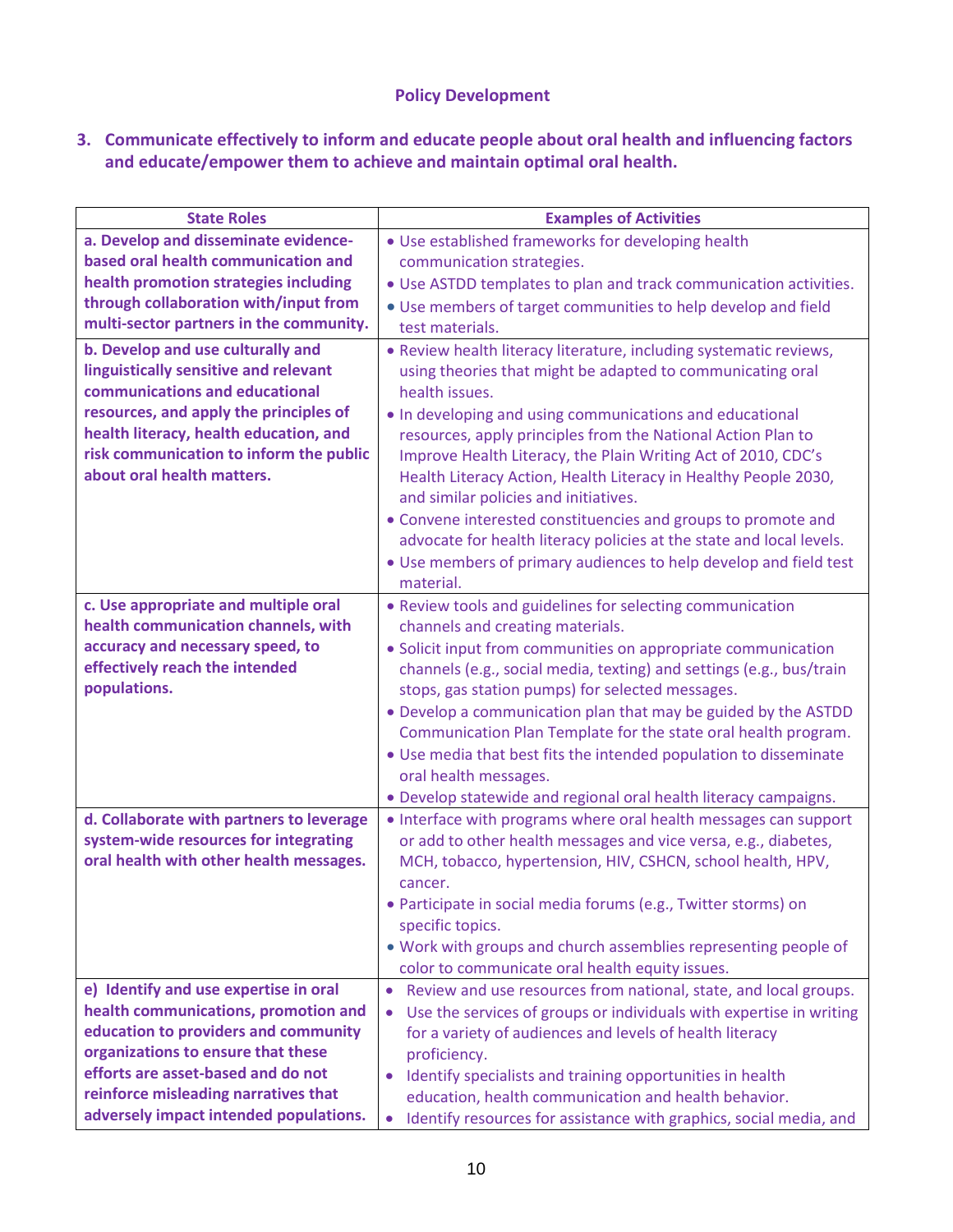|                                                                                                         | writing/editing.<br>Interface with the Public Health Information Officer.                                                                                                                                                 |
|---------------------------------------------------------------------------------------------------------|---------------------------------------------------------------------------------------------------------------------------------------------------------------------------------------------------------------------------|
| f. Evaluate effectiveness and quality of<br>health communication, promotion, and<br>education programs. | • Review online evaluation resources.<br>• Implement the evaluation measures and methods listed in your<br>state oral health program communication plan.<br>• Analyze evaluation findings and write an evaluation report. |

#### **4. Mobilize community partners to leverage resources and advocate for/act on oral health issues.**

| <b>State Roles</b>                         | <b>Examples of Activities</b>                                         |
|--------------------------------------------|-----------------------------------------------------------------------|
| a. Engage community members to             | • Use the American Network of Oral Health Coalitions' website to      |
| develop or enhance oral health             | compare characteristics of existing oral health coalitions.           |
| coalitions and interact with other         | Form oral health coalitions.                                          |
| constituencies and groups with a vested    | • Use A Guide for Developing and Enhancing Community Oral             |
| interest in addressing oral health issues, | Health Programs to walk local public health agencies through the      |
| reducing oral health disparities, and      | steps for developing, integrating, expanding, or enhancing            |
| developing solutions.                      | community oral health programs.                                       |
|                                            | Collaborate with stakeholders around oral health issues related       |
|                                            | to specific groups such as pregnant women, CSHCN, older adults,       |
|                                            | institutionalized persons, homeless populations.                      |
|                                            | Embrace the concepts of health equity and provide leadership to       |
|                                            | achieve oral health equity.                                           |
| b. Identify, convene, and facilitate       | Conduct oral health forums/summits on specific topics or              |
| influential multi-sector partnerships      | populations, e.g., Head Start, children with special needs,           |
| and coalitions to foster joint oral health | uninsured groups.                                                     |
| initiatives, sharing of resources,         | Promote oral health integration in primary care settings.             |
| collaborative decision-making,             | Convene ad-hoc committees or steering committees.                     |
| advocacy and quality improvement.          | Collaborate with MCH and chronic disease programs at state and        |
|                                            | $\bullet$<br>local levels.                                            |
|                                            | Collaborate with the state education department to establish          |
|                                            | oral health inclusion in state core curricula.                        |
|                                            | • Collaborate with state Medicaid and CHIP programs to track use      |
|                                            | of services and other data.                                           |
|                                            | Participate with state primary care offices, primary care             |
|                                            | associations, rural health offices and others to help underserved     |
|                                            | communities develop oral health programs in community health          |
|                                            | centers, non-profit clinics and other health care resources.          |
|                                            | Convene and participate with state affiliates of medical, dental,     |
|                                            | and public health professional organizations in oral health           |
|                                            | initiatives.                                                          |
|                                            | Advocate for the use of Bright Futures Oral Health and similar        |
|                                            | guidelines for well-baby/child health visits.                         |
|                                            | Promote the credentialing and reimbursement of community              |
|                                            | health workers, home visitors and similar groups (e.g.,               |
|                                            | promotoras) that includes incorporation of oral health curricula      |
|                                            | into their training programs.                                         |
| c. Secure resources to support actions     | Investigate funding and grants from government agencies,<br>$\bullet$ |
| for collaborative oral health strategies,  | foundations, insurance companies, professional associations,          |
| interventions, and activities.             | dental trade organizations, and businesses.                           |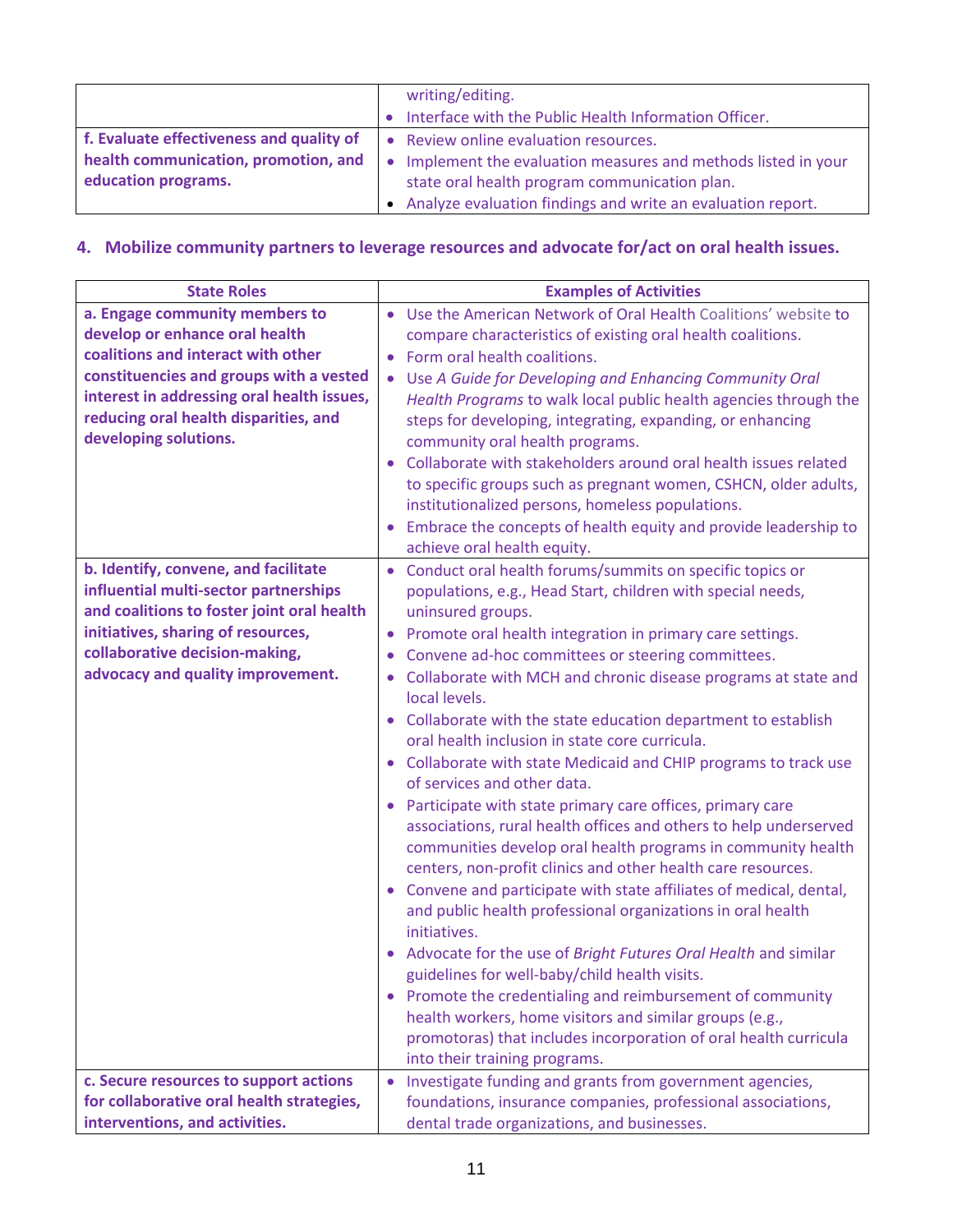| d. Communicate with, support, and<br>learn from existing community partners<br>and constituencies and provide oral<br>health expertise and information on a<br>regular basis. | • Seek "in-kind" services, such as free advertising or products that<br>an individual or business might offer instead of funding.<br>Help organize and participate in private/public partnership<br>events using volunteers such as Missions of Mercy, Give Kids a<br>Smile, Special Olympics.<br>• Work with high schools, colleges, and universities to provide<br>student or DPH resident experiences.<br>• Develop and operationalize a communication plan.<br>Share success stories.<br>Share new research for application in community settings.<br>Use partner websites, newsletters, or social media posts to share<br>information.<br>Share ASTDD Roundup, Weekly Digest, Annual Report, and other<br><b>ASTDD resources.</b> |
|-------------------------------------------------------------------------------------------------------------------------------------------------------------------------------|----------------------------------------------------------------------------------------------------------------------------------------------------------------------------------------------------------------------------------------------------------------------------------------------------------------------------------------------------------------------------------------------------------------------------------------------------------------------------------------------------------------------------------------------------------------------------------------------------------------------------------------------------------------------------------------------------------------------------------------|
| e. Coordinate oral health efforts with<br>other governmental entities at the<br>local, state, and federal levels.                                                             | Educate public health professionals on the impact of oral health<br>on chronic diseases and general health and the need for oral<br>health integration with primary care.<br>Promote established and tested oral health training tools such as<br>Smiles for Life, Open Wide and others.<br>Share information with public health coalitions.<br>• Co-sponsor trainings, meetings, and symposia with other health<br>agencies.<br>• Share examples of messages or programs that reflect integration<br>and collaboration.<br>Participate in efforts to gain Public Health Accreditation for the<br>state or local health agency.                                                                                                        |
| f. Support efforts to educate public<br>officials, policymakers, program<br>administrators, and professionals on<br>oral health issues and solutions.                         | Participate in trainings or use online resources on policy<br>$\bullet$<br>development.<br>Schedule a policy consensus session consultation with an ASTDD<br>$\bullet$<br>consultant.<br>Distribute policy development guides to coalition and<br>community partners.<br>Provide information and resources to coalition and partner<br>efforts to interact with legislative champions and develop<br>legislative oral health policies and studies.                                                                                                                                                                                                                                                                                     |
| g. Foster and build genuine new<br>strength-based relationships that<br>reflect the community and population<br>to address emerging oral health issues.                       | Integrate oral health into social marketing campaigns.<br>$\bullet$<br>Reach out to state and local chapters of AAP, ACOG, March of<br>$\bullet$<br>Dimes, AANP, AAPA, AAFP, local civic organizations (e.g., Elks<br>Club), school nurse association, hospital association, PTA, dental<br>insurance companies and others.<br>Engage hospitals in delivery/linkages for oral health education<br>$\bullet$<br>and care and prevention of inappropriate use of emergency<br>departments for non-traumatic dental conditions.                                                                                                                                                                                                           |
| h. Evaluate partnerships and their<br>effectiveness in leveraging resources<br>and advocating for oral health issues<br>and programs.                                         | Highlight legislative and program successes in the past year and<br>$\bullet$<br>the key partners who contributed.<br>Brainstorm a list of groups that have never been involved in oral<br>$\bullet$<br>health activities or policy development, noting potential benefits<br>for soliciting their involvement.<br>Use the Handbook on Planning, Evaluating and Improving<br>$\bullet$                                                                                                                                                                                                                                                                                                                                                 |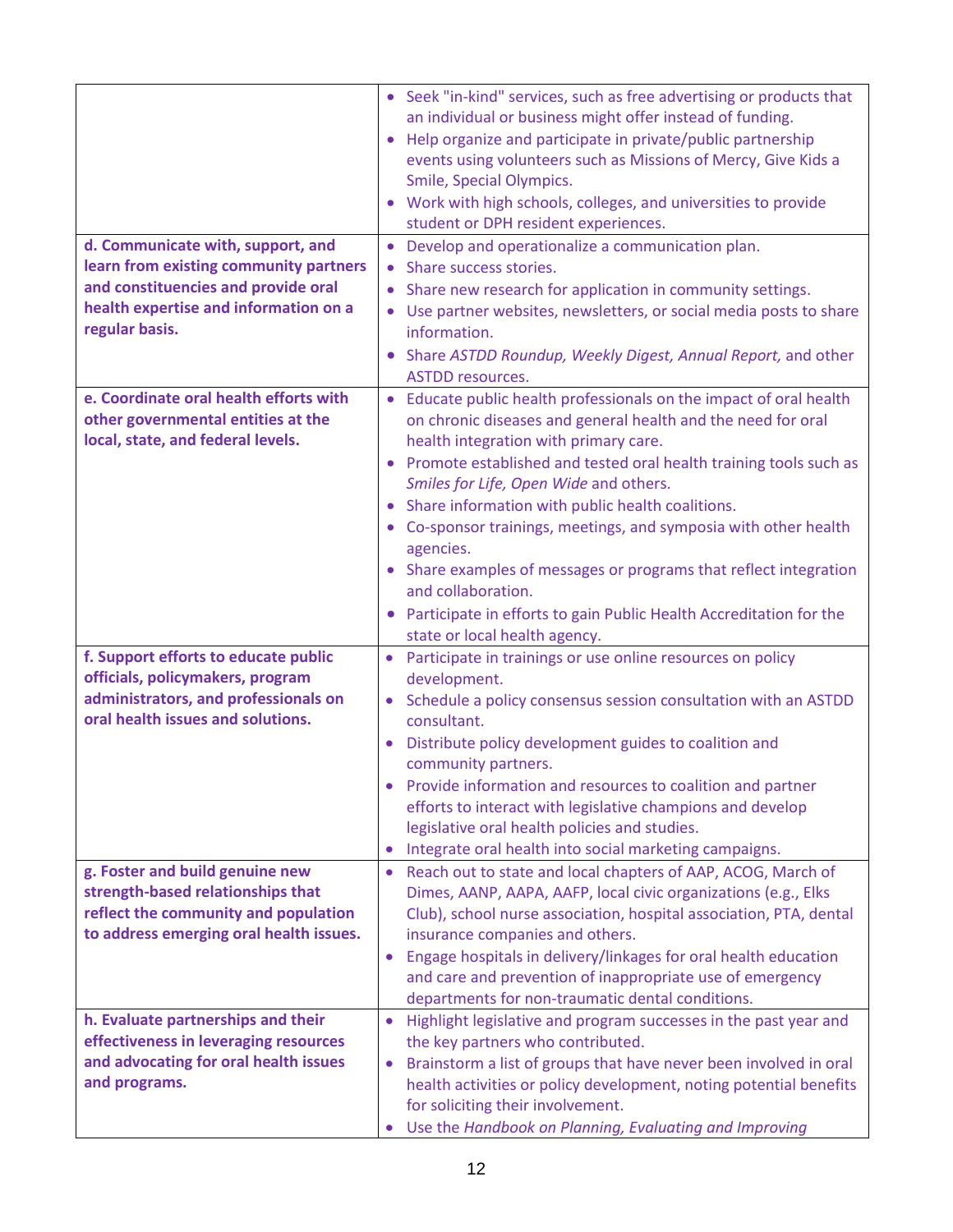| Interagency Collaboration in State Oral Health Programs or other |
|------------------------------------------------------------------|
| tools to evaluate current and potential partnerships.            |

#### **5. Develop, champion and implement policies, laws and systematic plans that support state and community oral health efforts.**

| <b>State Roles</b>                                                                                                                                                                        | <b>Examples of Activities</b>                                                                                                                                                                                                                                                                                                                                                                                                                                                                                                                                                                                                                                                                                                                                                                                                                                                                                                                                                                                                                                                            |
|-------------------------------------------------------------------------------------------------------------------------------------------------------------------------------------------|------------------------------------------------------------------------------------------------------------------------------------------------------------------------------------------------------------------------------------------------------------------------------------------------------------------------------------------------------------------------------------------------------------------------------------------------------------------------------------------------------------------------------------------------------------------------------------------------------------------------------------------------------------------------------------------------------------------------------------------------------------------------------------------------------------------------------------------------------------------------------------------------------------------------------------------------------------------------------------------------------------------------------------------------------------------------------------------|
| a. Develop new or improve existing<br>policies, plans and laws to ensure their<br>impact towards optimal oral health for<br>all.                                                          | Review and study new oral health policy research.<br>$\bullet$<br>Review policies of national advocacy groups to determine new<br>progressive policies.<br>Conduct an environmental assessment of current policies and<br>$\bullet$<br>policy priorities.<br>Conduct oral health summits to determine the success of current<br>$\bullet$<br>policies.<br>Distribute policy development guides to coalitions and<br>$\bullet$<br>community partners.<br>Develop a Communications Plan to gain support from partners<br>and public policy- makers.<br>Conduct media awareness campaigns on oral health issues to<br>support current or new policies.<br>Form Oral Health Coalitions to help with policy and advocacy.<br>$\bullet$<br>Identify oral health champions in the community and legislature.<br>$\bullet$<br>Develop a Policy Plan that aligns with oral health priorities.<br>$\bullet$<br>Use the State Oral Health Plan Comparison Tool to help<br>$\bullet$<br>determine other states' Best Practice policies.<br>Participate in policy development trainings.<br>$\bullet$ |
| b. Working across partners,<br>systematically and continuously<br>implement oral health improvement<br>strategies and plans to determine<br>effectiveness of policies, plans and<br>laws. | Schedule a policy consensus session with an ASTDD consultant.<br>$\bullet$<br>Engage evaluation consultants and epidemiologists to assess<br>$\bullet$<br>barriers to and successes of implemented policies, plans and<br>laws.<br>Use process and outcome indicators to track progress.<br>Use the evaluation methods and measures outlined in the<br>$\bullet$<br>communication plan to determine the most effective strategies<br>and any unintended consequences.<br>Collect and disseminate success stories.<br>$\bullet$<br>Use media to publicize impacts of policies, plans and laws.                                                                                                                                                                                                                                                                                                                                                                                                                                                                                            |

#### **6. Review, educate about and enforce laws and regulations that promote oral health and ensure safe oral health practices.**

| <b>State Roles</b>                                                                                        | <b>Examples of Activities</b>                                                                                                                                 |
|-----------------------------------------------------------------------------------------------------------|---------------------------------------------------------------------------------------------------------------------------------------------------------------|
| a. Ensure that applicable laws are<br>equitably applied to protect the<br>public's oral health.           | • Monitor state regulations regarding oral health policies and<br>safety.<br>• Promote and monitor infection control practices and worker<br>safety programs. |
| b. Conduct enforcement activities and<br>licensing to monitor the quality of oral<br>healthcare services. | • Review and understand state laws relating to scope of practice<br>and supervision of the oral health workforce.                                             |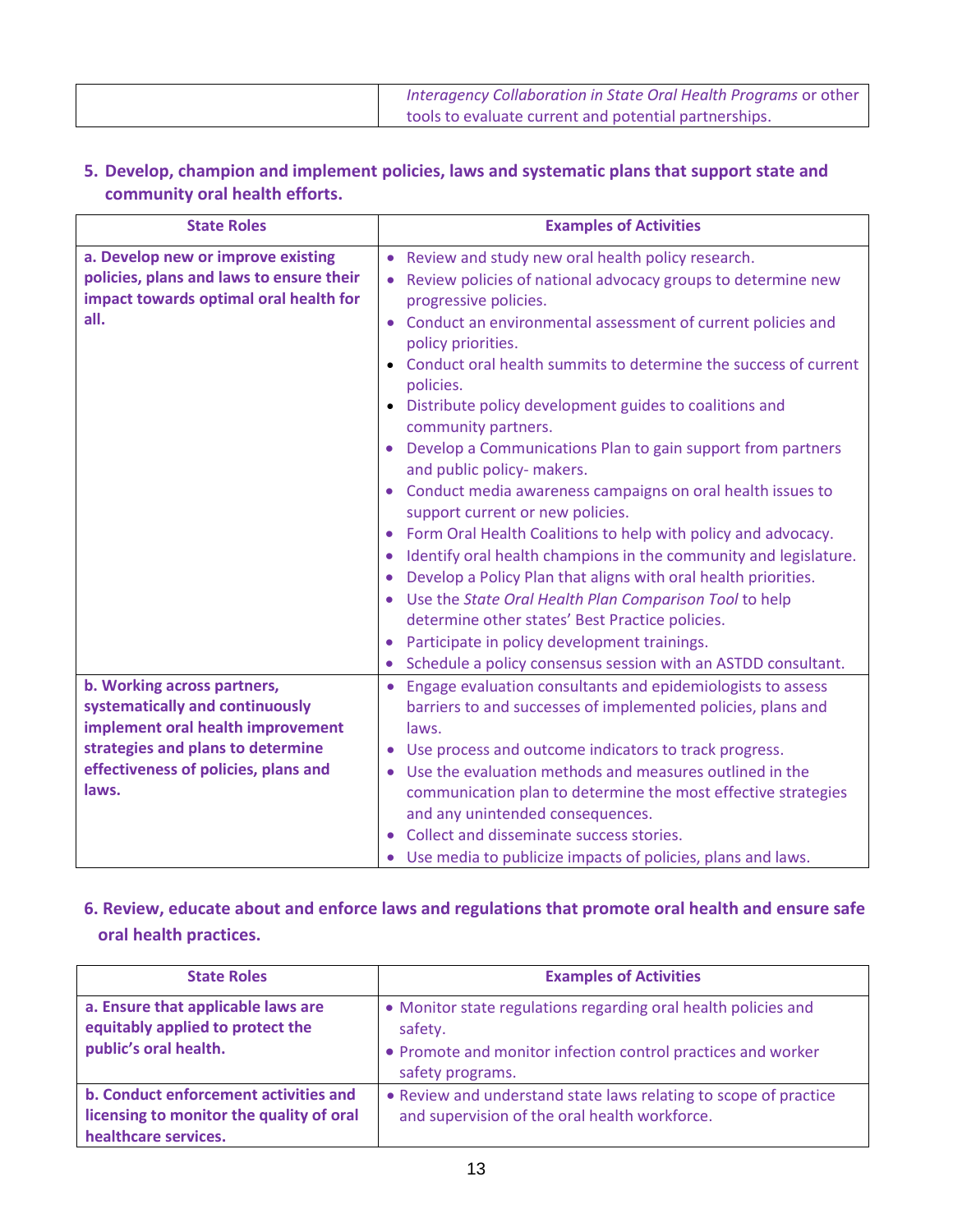|                                                                             | • Evaluate the impact of the laws and regulations related to the<br>oral healthcare workforce.                                                                            |
|-----------------------------------------------------------------------------|---------------------------------------------------------------------------------------------------------------------------------------------------------------------------|
| c. License and credential the oral<br>healthcare workforce.                 | • Provide guidance and best practice data on the scope of practice<br>and dental licensing services.<br>• Provide input to state licensing boards and legislative bodies. |
| d. Include oral healthcare<br>considerations in laws from other<br>sectors. | • Discuss and seek legal guidance in proposing, interpreting and<br>understanding new licensing and credentialing of the oral<br>healthcare workforce.                    |

#### **Assurance**

#### **7. Reduce barriers to care and assure access to and use of personal and population-based oral health services.**

| <b>State Roles</b>                        | <b>Examples of Activities</b>                                           |
|-------------------------------------------|-------------------------------------------------------------------------|
| a. Connect the population to needed       | • Form or join a broad-based health care access coalition.              |
| oral health services, including           | • Advocate for integrated approach to delivery of health care           |
| preventive services.                      | services, including oral health services.                               |
|                                           | • Support interprofessional practice and reimbursement models in        |
|                                           | diverse settings.                                                       |
| b. Ensure access to high-quality and      | • Promote use of or develop a database of appropriate materials         |
| cost-effective oral healthcare and        | for different ages and ethnic groups.                                   |
| educational materials that are culturally | • Use materials that have been field-tested for different               |
| and linguistically appropriate.           | populations.                                                            |
|                                           | • Field-test any new materials developed with primary audiences.        |
| c. Engage oral health delivery systems    | . Identify what other states have done to enhance access by             |
| to assess and address gaps and barriers   | reviewing state activity submissions in the ASTDD Best Practice         |
| to accessing needed oral health services  | database.                                                               |
| through best practices.                   | • Submit promising practices to ASTDD Best Practices committee.         |
|                                           | • Disseminate the results of collaborative guidelines in local or state |
|                                           | publications.                                                           |
| d. Address and remove barriers to care    | • Produce a report on use of oral health services in the population,    |
| by providing information about            | especially in underserved groups.                                       |
| successful strategies to policymakers.    | • Collaborate with partners to conduct a press conference on            |
|                                           | findings in the report.                                                 |
|                                           | . Invite policymakers for "photo ops" in sites serving underserved      |
|                                           | groups.                                                                 |
| e. Build relationships with payers and    | • Contribute oral health input to the development of a statewide all    |
| oral healthcare providers, including      | payer claims database.                                                  |
| sharing of data.                          | · Identify state efforts to address health insurance protocols and      |
|                                           | provide oral health input.                                              |
| f. Evaluate impact of interventions and   | • Collaborate with universities, workforce centers, public health       |
| policy development on access to           | institutes or other groups to evaluate access.                          |
| services.                                 | • Review Medicaid and CHIP utilization and other existing survey        |
|                                           | data related to access.                                                 |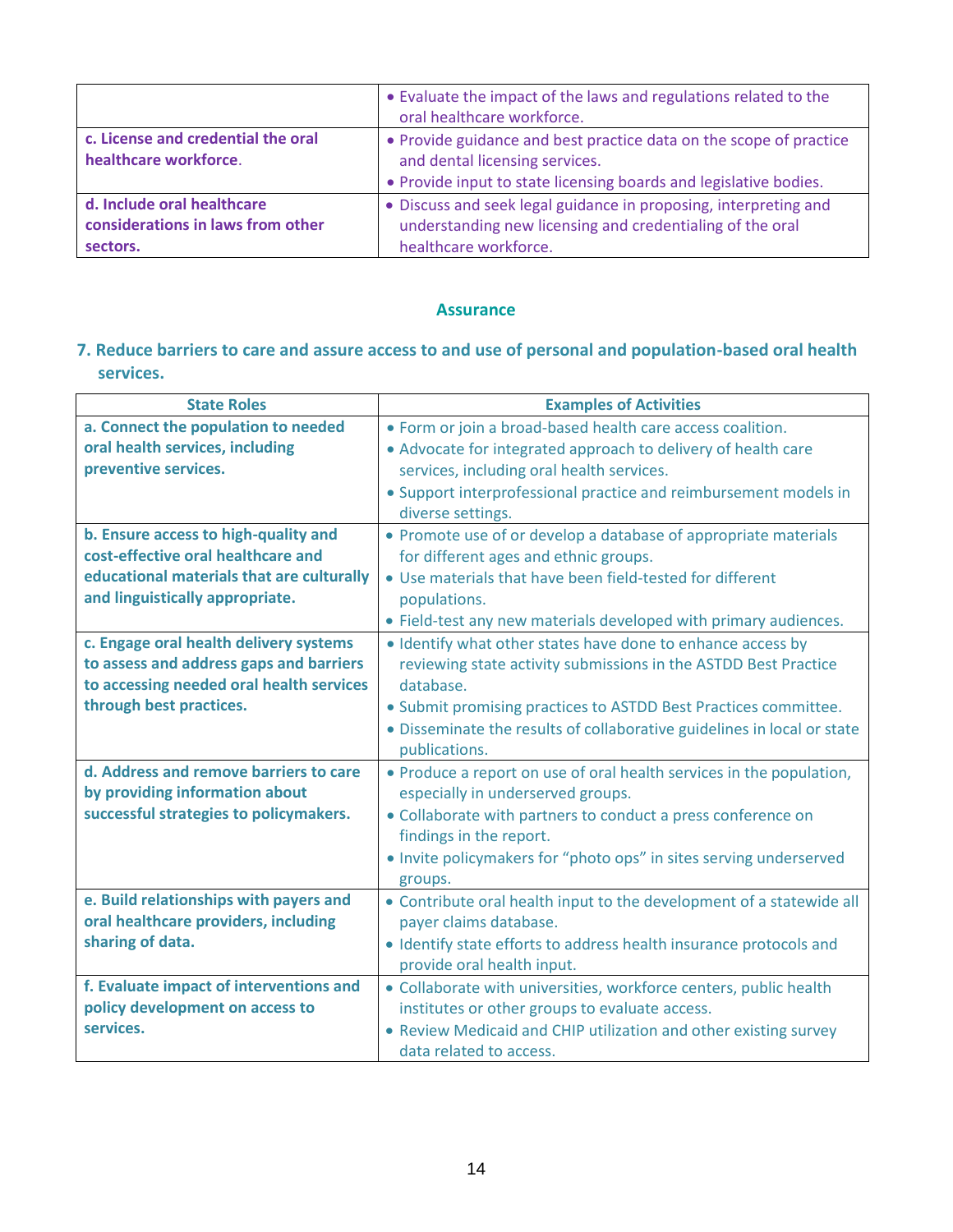#### **8. Assure an adequate, culturally competent and skilled public and private oral health workforce.**

| <b>State Roles</b>                          | <b>Examples of Activities</b>                                                                                               |
|---------------------------------------------|-----------------------------------------------------------------------------------------------------------------------------|
| a. Promote and link to education that       | • Conduct or support a leadership academy for directors of dental                                                           |
| encompasses a spectrum of dental            | programs that support vulnerable populations.                                                                               |
| public health competencies, including       | • Attend the National Oral Health Conference.                                                                               |
| technical, strategic, and leadership skills |                                                                                                                             |
| b. Contribute to the development of a       | • Engage young people to raise awareness of oral health                                                                     |
| competent oral health workforce             | professional careers.                                                                                                       |
|                                             | • Promote continuing education requirements for essential skills                                                            |
|                                             | and emerging issues.                                                                                                        |
| c. Ensure a pipeline of future dental       | • Assess and track the distribution of current dental public health                                                         |
| public health professionals to meet the     | professionals in the state by type of setting and job                                                                       |
| public's needs and those of academia,       | responsibilities.                                                                                                           |
| research and governmental programs.         | • Promote dental public health opportunities through state oral                                                             |
|                                             | health programs.                                                                                                            |
|                                             | • Support service-learning opportunities during dental/dental                                                               |
|                                             | hygiene education programs.                                                                                                 |
|                                             | . Highlight dental public health professionals for their background                                                         |
|                                             | and activities in state oral health program or oral health coalition                                                        |
|                                             | communications.                                                                                                             |
|                                             | . View and promote the American Institute for Dental Public Health                                                          |
|                                             | (AIDPH) website, webinars and meetings.                                                                                     |
| d. Build a culturally competent oral        | • Review state loan repayment mechanisms and how they address                                                               |
| health workforce and leadership that        | workforce shortage areas that provide services for different                                                                |
| reflects the diversity of the population.   | ethnic groups.                                                                                                              |
|                                             | • Provide/link to training in cultural competency and health equity.                                                        |
|                                             | • Promote internships, job opportunities or positions on task forces                                                        |
|                                             | or advisory groups to underrepresented groups.                                                                              |
| e. Incorporate dental public health         | • Collaborate with public health partners to promote public health                                                          |
| principles in other public health and       | and dental public health with non-public health entities.                                                                   |
| health professions curricula.               | . Reach out to dental professional education programs (e.g.,                                                                |
|                                             | dental, dental hygiene and residency programs) to participate as                                                            |
|                                             | ad-hoc faculty or lecturers and contribute public health material.                                                          |
|                                             | . Provide links to ASTDD's DPH 101 learning module.                                                                         |
| f. Cultivate partnerships with academia     | • Develop or expand collaborative relationships with educational                                                            |
| and other professional education            | institutions and joint CE offerings with professional associations.                                                         |
| programs.                                   | • Develop service-learning opportunities under the supervision of                                                           |
|                                             | the state oral health program.                                                                                              |
|                                             | • Conduct joint research studies and write joint reports with                                                               |
| g. Promote a culture of lifelong            | academic faculty.                                                                                                           |
| learning.                                   | • Highlight professional development opportunities in state oral<br>health program and other organizations' communications. |
|                                             | • Provide incentives for state oral health program staff to attend                                                          |
|                                             | professional development opportunities (e.g., support fees for                                                              |
|                                             | online courses and conferences).                                                                                            |
|                                             | • Establish a book club featuring contemporary public health issues.                                                        |
|                                             | . Jointly establish annual goals with staff to increase their                                                               |
|                                             |                                                                                                                             |
|                                             | knowledge and skills in specific areas.                                                                                     |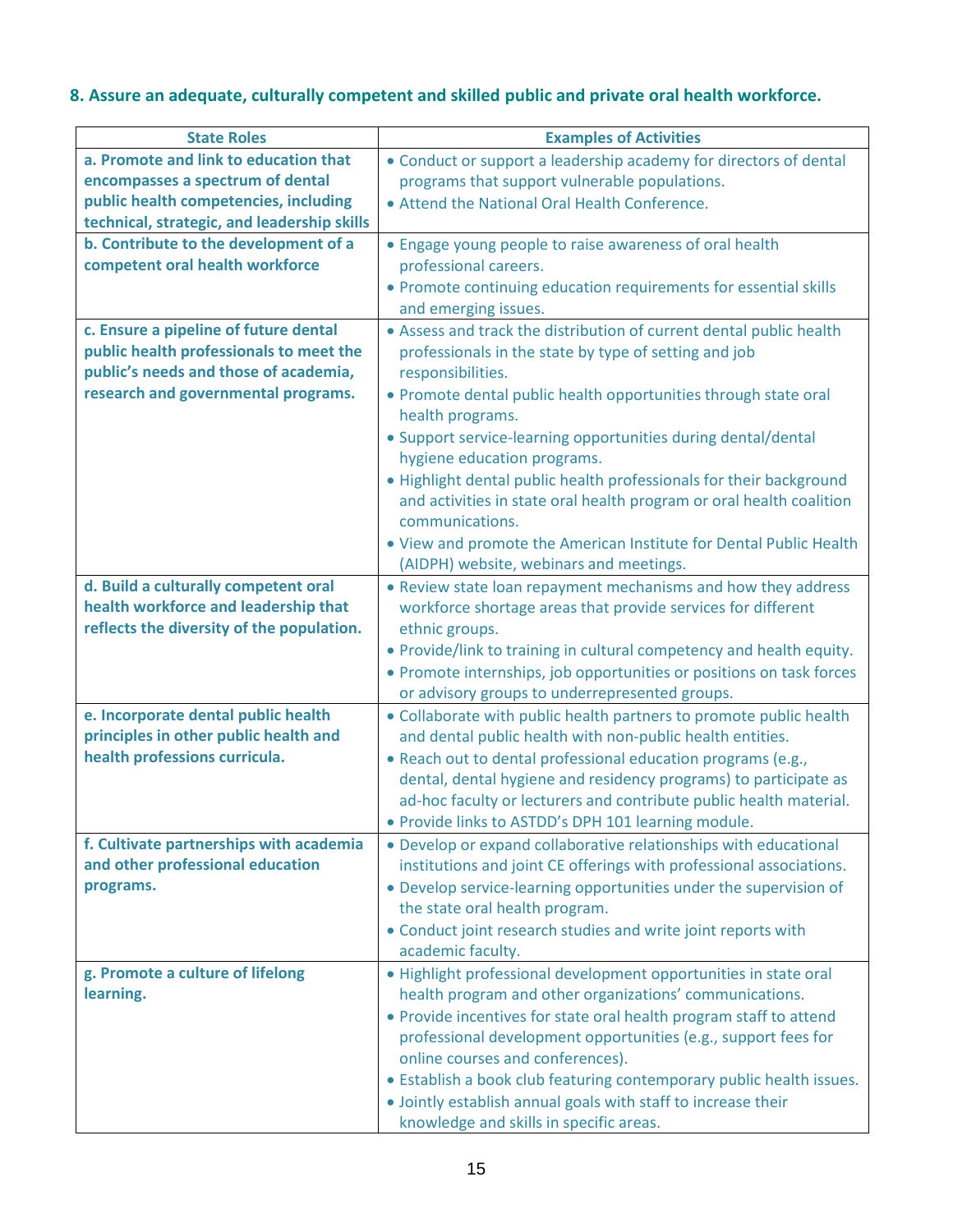#### **9. Improve and innovate dental public health functions through ongoing evaluation, research and continuous quality improvement.**

| <b>State Roles</b>                          | <b>Examples of Activities</b>                                                                |
|---------------------------------------------|----------------------------------------------------------------------------------------------|
| a. Build and foster a culture of quality in | Use an oral health performance management system to monitor<br>$\bullet$                     |
| dental public health programs and           | and improve oral health promotion activities systemwide.                                     |
| activities.                                 | Develop a culture of quality established and supported by<br>$\bullet$                       |
|                                             | leadership.                                                                                  |
| b. Link public health research with         | Partner with public health schools or institutes or other groups                             |
| dental public health practice to support    | to develop research and policy agendas as part of environmental                              |
| evidence-based public health                | scans and state oral health plans.                                                           |
| preventive strategies.                      | Keep abreast of new research and educational initiatives                                     |
|                                             | surrounding precision public health and opportunities for                                    |
|                                             | integration into dental public health.                                                       |
|                                             | Continue to educate the dental community about benefits of                                   |
|                                             | evidence-based population based preventive services.                                         |
|                                             | Support successful community water fluoridation by public<br>$\bullet$                       |
|                                             | education, monitoring through WFRS, and equipment surveys.                                   |
|                                             | Support school-based sealant programs.                                                       |
|                                             | Support HPV vaccination programs.                                                            |
| c. Use research, evidence, practice-        | • Use Cochrane Reviews and information from evidence-based                                   |
| based insights and other forms of           | dentistry and public health websites on a variety of oral health                             |
| information to inform decision making.      | topics.                                                                                      |
|                                             | Learn how to use PubMed.                                                                     |
|                                             | • Attend or access online professional development opportunities                             |
|                                             | on community- based participatory research, evidence-based<br>practice and critical reviews. |
|                                             | • Use research related resources shared in ASTDD Weekly Digest.                              |
|                                             | Attend AADR/IADR or other research meetings and                                              |
|                                             | presentations.                                                                               |
| d. Evaluate services, policies, plans, and  | • Ask for evaluation assistance from an ASTDD evaluation                                     |
| laws continuously to ensure they are        | consultant or other evaluation resources.                                                    |
| contributing to health and not creating     | Engage stakeholders in creating and implementing an evaluation                               |
| undue harm.                                 | plan for oral health programs and services.                                                  |
|                                             | Develop logic models with associated evaluation measures for                                 |
|                                             | oral health promotion activities and services.                                               |
|                                             | • Use qualitative, quantitative and lived experience as data and                             |
|                                             | information to inform decision making.                                                       |
|                                             | Use process and outcome indicators to track progress on the                                  |
|                                             | objectives to determine the most effective strategies and any                                |
|                                             | unintended consequences.                                                                     |
| e. Establish and use engagement and         | Review resources on strategic planning and policy development<br>$\bullet$                   |
| decision-making structures to work          | Hold joint trainings with other chronic disease and family health<br>$\bullet$               |
| with the community in all stages of         | programs on community engagement and policy development.                                     |
| planning and policy development.            | Request training or technical assistance from ASTDD or health                                |
|                                             | policy institutes in the state.                                                              |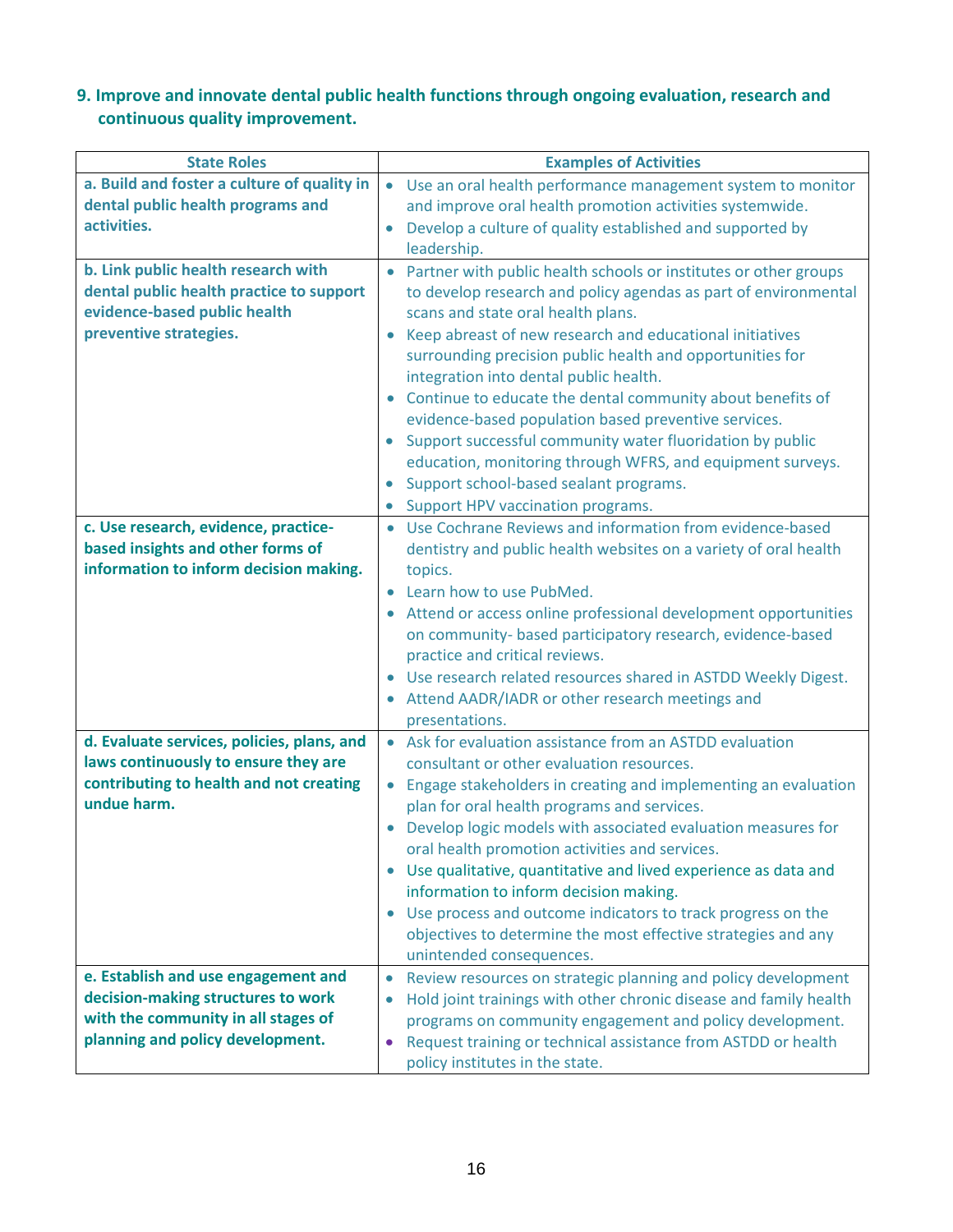#### **10. Build and maintain a strong organizational infrastructure for dental public health.**

| <b>State Roles</b>                       | <b>Examples of Activities</b>                                               |
|------------------------------------------|-----------------------------------------------------------------------------|
| a. Develop an understanding of how       | Use ASTDD Competencies to develop position descriptions,<br>$\bullet$       |
| oral health fits in                      | interview questions and performance measures for staff.                     |
| the broader organizational               | Determine if the state oral health plan needs updating or                   |
| infrastructures and roles that support   | modification to address gaps, emerging issues or successes.                 |
| the entire public health system in a     | Compare your State Synopses information with other states'                  |
| jurisdiction (e.g., government agencies, | information.                                                                |
| elected officials, and non-governmental  | Consider initiating a state oral health program review or seek              |
| organizations).                          | technical assistance, such as a SWOT analysis, from ASTDD.                  |
| <b>b. Exhibit effective and ethical</b>  | • Complete the ASTDD SOHP Competency Assessment Tools and                   |
| leadership, decision-making, and         | identify areas for improvement and need for training or other               |
| governance.                              | expertise.                                                                  |
|                                          | Conduct a survey of CE/training needs of OH/DPH workforce.                  |
| c. Manage financial and human            | Attend seminars or online learning courses on basics of                     |
| resources effectively.                   | management and financial sustainability.                                    |
|                                          | Develop a financial sustainability plan to determine potential              |
|                                          | sources of support.                                                         |
|                                          | Apply for grants that match your program's mission and needs.<br>$\bullet$  |
|                                          | Develop and use orientation and performance evaluation                      |
|                                          | programs for staff.                                                         |
| d. Employ effective communications       | Advocate for value of program using effective communication<br>$\bullet$    |
| and strategic planning capacities and    | methods and partners.                                                       |
| skills.                                  |                                                                             |
| e. Use and advocate for robust           | Receive training in information technology and get versed in<br>$\bullet$   |
| information technology services that     | several software programs.                                                  |
| are current and meet privacy and         | Implement state and regional referral systems that are                      |
| security standards.                      | compliant and adaptable to community needs.                                 |
| f. Be accountable, transparent, and      | Participate in various health coalitions and other groups that<br>$\bullet$ |
| inclusive with all partners and the      | meet routinely where you can demonstrate accountability and                 |
| community in all communication.          | inclusivity.                                                                |
|                                          | Provide contact information for all communications in case there            |
|                                          | are questions or responses.                                                 |